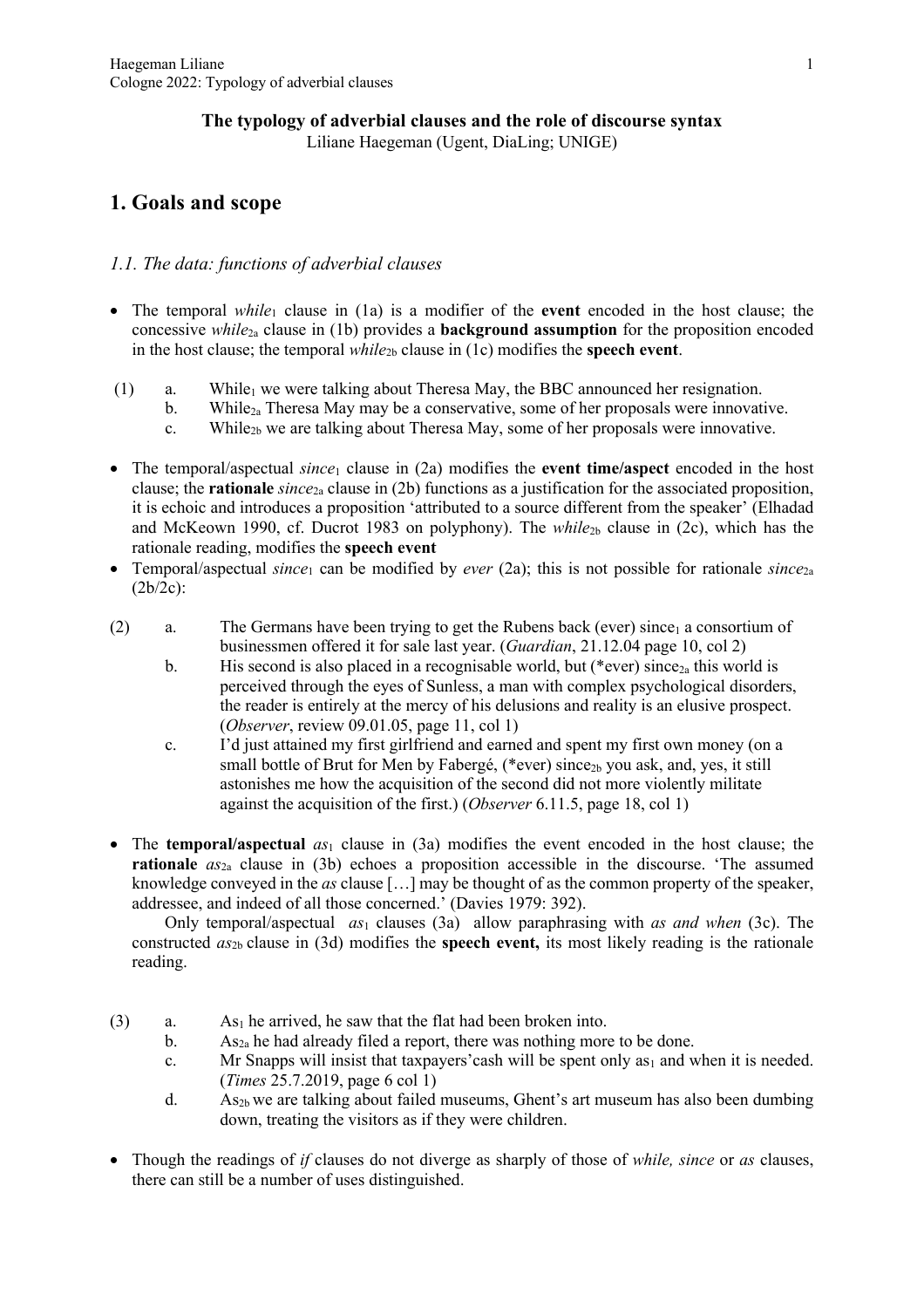- An adverbial *if* clause can function as an **event conditional** (4a,b), as a **conditional assertion** (4ce) (Kearns 2006) or as a **speech event modifier** (4h).
- Only event conditionals (sometimes) allow paraphrasing with *if and when* (4f,g).
- The conditional clauses in (4c-e) **echo** contextually accessible propositions. However, 'conditional assertions' do not have to be echoes of actual utterances. 'They may also be echoes of an internal or mental proposition (thought) such as the interpretation of an experience, perception etc.' (Declerck and Reed 2001: 83)
- $(4)$  a. If<sub>1</sub> your back-supporting muscles tire, you will be at increased risk of lower-back pain. (*Independent on Sunday, Sports*, 14.10.2001, page 29, col 3)
	- b. If<sub>1</sub> last week you had shown me the piece of pipe system that Laila and I built on Tuesday, I would never have believed it. (*Guardian*, G2, 27.2.4 page 8, col 3)
	- c. If<sub>2a</sub> I'm no longer going to be arrested for possessing cannabis for my own consumption ('Cannabis laws eased in drugs policy shake-up', October 24), shouldn't I be able to grow my own? (Jason Cundy, Letter *Guardian*, 25.11.1, page 9, col 8)
	- d. If2a we are so short of teachers **('**Jobs crisis grows as new term looms', August 30), why don't we send our children to Germany to be educated? (Letters to the editor, Eddie Catlin, Norwich, *Guardian*, 31.8.1, page 9, col 5)
	- e. We are seeing a fall in the incidence of crime, particularly serious crime, and I think we're right to say 'What's going on?' If<sub>2a</sub> crime is falling, why are we seeing a continuing rise in the prison population. (*Guardian*, 01.11.2001, page 2, col 6)
	- f. [President Bush and Mr. Blair] will be taking even more [risks] if  $_1$ , and when, a land war starts. (*Independent on Sunday*, Comment, 14.10.1, page 25, Col. 2)
	- g. Air support for the marines will come from US navy fighter-bombers, some of which may be based at Kandahar airport if<sub>1</sub> and when it is considered secure. (*Guardian*, 27.11.1, page 3, col 8)
	- h. David Davis even said he had been a personal friend of Mr Clarke for 30 years. He had just faced his greatest test. If<sub>2b</sub> I may say so, I commend how he has personally responded to, and risen to that occasion. (*Guardian*, 21.7.5, page 2, col 8)
- **Similar patterns found cross linguistically** (e.g. equivalents of English *while*: Dutch *terwijl*, French *tandis que*, Italian *mentre*).

# *1.2. Goals*

- A **reassessment** of the **binary classification** of adverbial clausesin terms of **central** vs. **peripheral** adverbial clauses (Haegeman 1984, 1991, 2012) including an examination and evaluation of the diagnostics invoked in support of the classifications.
- Initially, along the lines developed by Frey (2016, 2018, 2020) (see Heycock 2017), the binary classification will be replaced by a **ternary classification**,
	- o Central adverbial clauses (CAC) as in (1a, 2a, 3a, 4a,b)
	- o Peripheral adverbial clauses (PAC) as in (1b, 2b 3b, 4c-e)
	- o non-integrated adverbial clauses (NoniC) as in (1c, 2c, 3d, 4h)
- **Focus on non-integrated adverbial clauses** (Frey 2016, 2020): non-integrated adverbial clauses will be shown to encode a range of meanings and at first sight do not seem to constitute a homogeneous set, defying a unified analysis.
	- o Semantic/syntactic properties of non-integrated clauses as identified in Frey (2016, 2018, 2020) do not carry over to the non-integrated clauses identified in the present discussion.
	- o Building on Greco and Haegeman (2020), a (unified) **analysis** of non-integrated clauses capturing the multiple interpretations will be proposed.
- Return to the **classification**
	- o **Binary** classification based on +/-integration
	- o Questions about the classification of **integrated** adverbial clauses
	- o Questions about the classification of **non-integrated** adverbial clauses.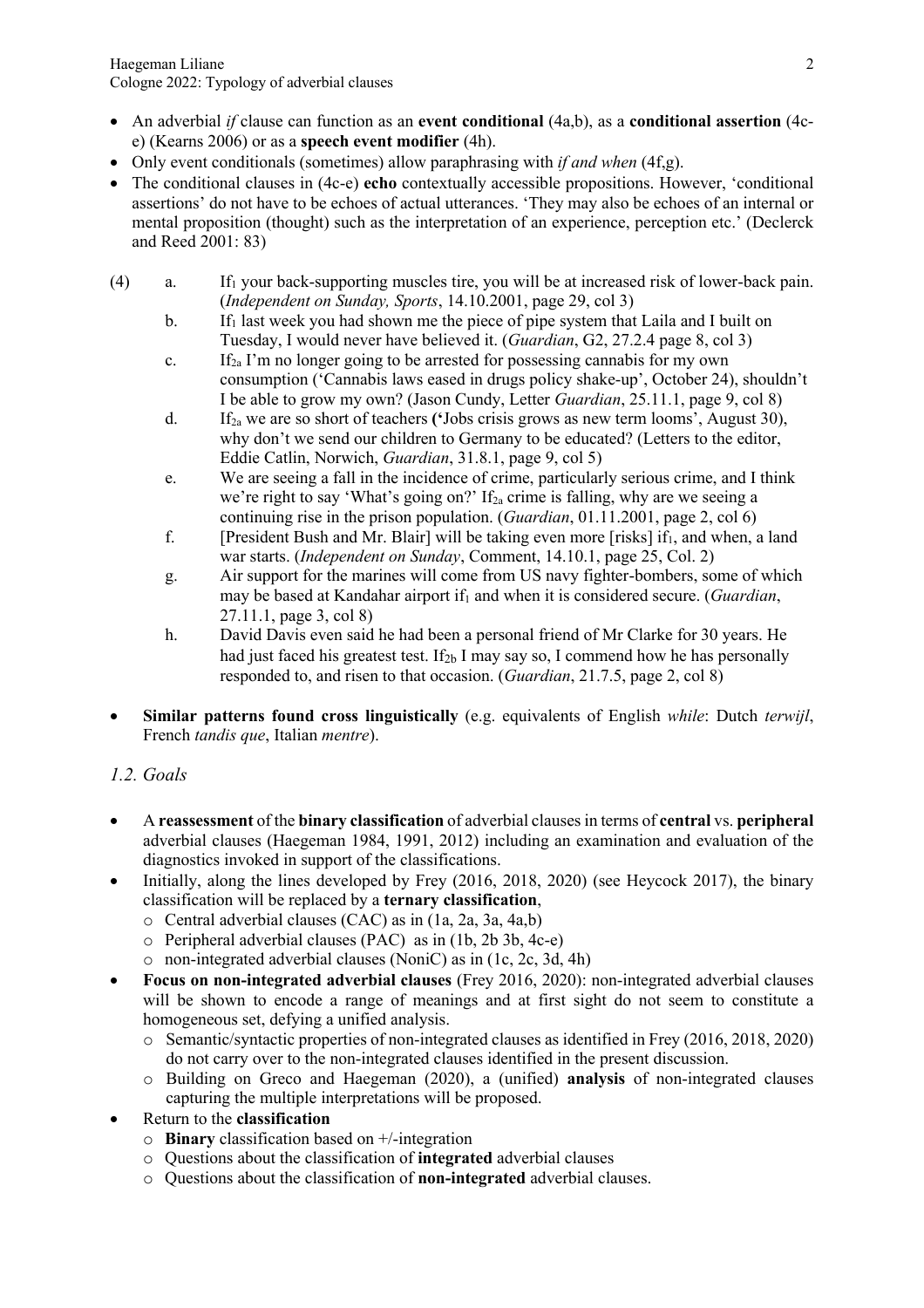# **2. The external syntax of adverbial clauses: diagnostics**

- Haegeman (1984 etc.): **binary classification** of adverbial clauses:
	- o 'central' adverbial clauses (*while*1) modify the state of affairs encoded in the matrix domain,
	- o 'peripheral' adverbial clauses (*while*2a,b) provide background propositions for the host proposition.
- **Diagnostics** underlying this classification (mainly illustrated using the conjunction *while*)

## *2.1. Prosody and orthography*

- Prosodic/orthographic evidence for differentiating the external syntax of adverbial clauses.
- (5) Today the party's Treasury spokesman, Matthew Taylor, will commit the Liberal Democrats to entering the next election with a promise to pump more money into the NHS, possibly with a special health tax. **While**2a an emergency debate this weekend is likely to reaffirm Liberal Democrat scepticism about British involvement in a war with Iraq. (*Independent* 09.03.2002, page 8, col 8)

## *2.2. Coordination*

- **Coordination** of adverbial clauses:
- (6) a. [The Phoenix project] works with women while<sub>1</sub> they are still with an abusive partner, and while<sub>1</sub> they are seeking alternative accommodation during resettlement. (*Guardian*, 8.12.3, page 7, col 1)
	- b. While<sub>2a</sub> the Prime Minister himself may be very eager and  $\frac{\text{while}_{2a}}{\text{while}_{2a}}$  his ministers may continue to believe in his chances to formulate an acceptable deal with the EU, EU leaders remain largely skeptical.
- (7) a. The party is also in danger of alienating older people above the poverty line, Mr Cable argues. 'Both these groups will swing to the Conservatives  $if_1$  the Tories are smart enough and if<sub>1</sub> we have nothing much to offer them.' (*Guardian*, 11.2.2., page 6, col 5)
	- b. [Not only has [Sir Richard] failed to keep his warring department in check but he is claimed to have swerved from readiness to do a deal with Mr Sixsmith to fury at a government 'complete cock-up', before finally throwing in his lot with Mr Byers…] But  $\underline{if}_{2a}$  Sir Richard has been tainted by the affair, and  $\underline{if}_{2a}$  Mr Sixsmith's role may not have been as entirely well-intentioned as he claims, the individual most damaged by the row remains Stephen Byers. (*Guardian*, 25.2.2, page 4, col 3)
	- c. However, since<sub>2a</sub> those discussions have already gone on for over a year, and since<sub>2a</sub> very few children at the beginning of the twenty first century actually have "Nursies", naughty or otherwise, I would think it unlikely that… (Simon Brett, *Murder in the Museum*, Pan books, 2003: 19)
- (8) a. After<sub>1</sub> The Three Birds opened, and while<sub>1</sub> I wrote my second play, Five Gold Rings, I began to watch more theatre. (*Guardian*, G2, 11.12.3, page 11, col 3)
	- b. When I was playing at fly half in 2001-02 and if<sub>1</sub> something went wrong behind the scrum, he'd turn and have a go at me. (*Observer* 15.5.5. page 13, col 5)
- However: adverbial *while*<sup>1</sup> clause (1a) and adverbial *while*2a clause (1b) cannot coordinate: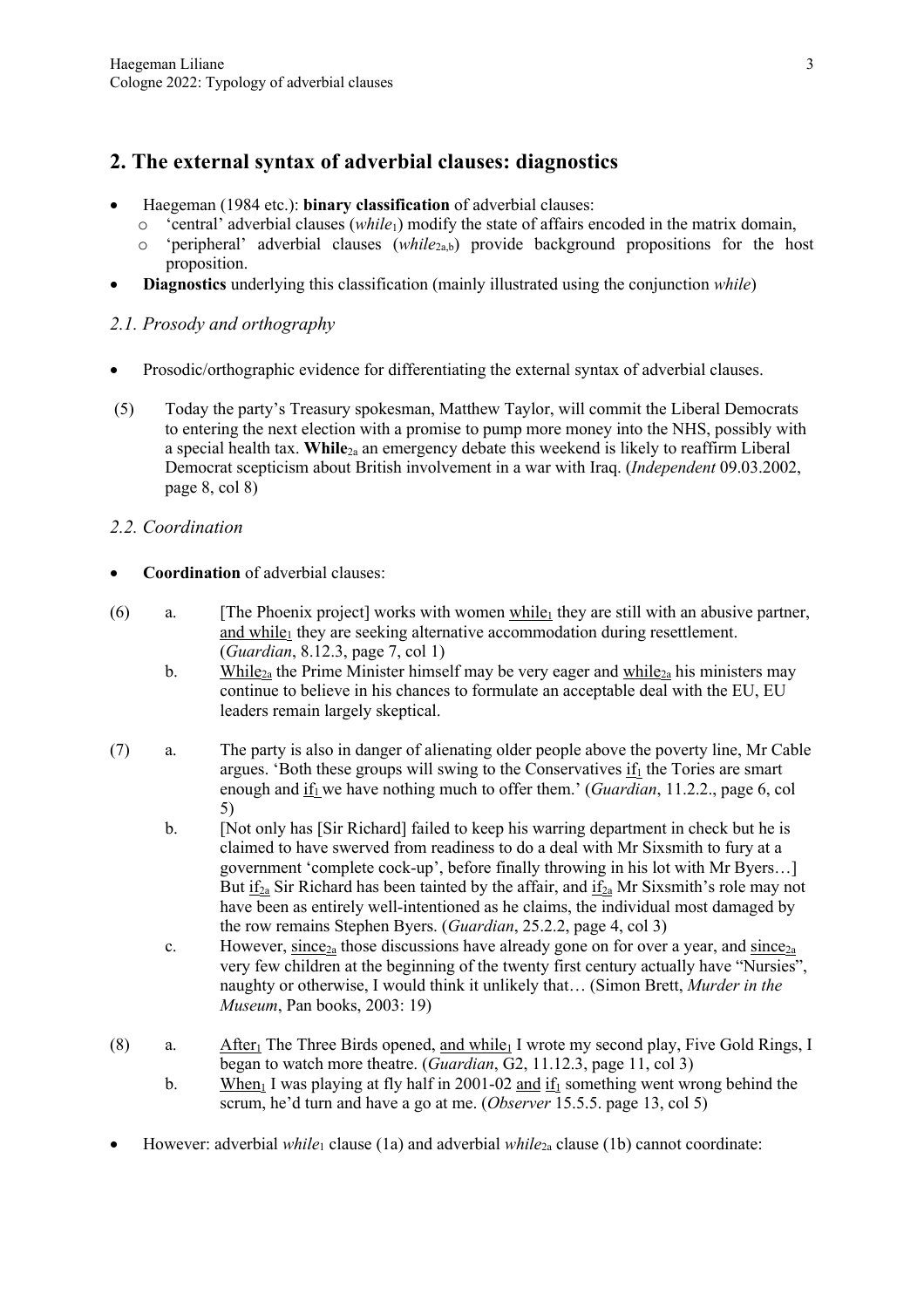- (8) c. While<sub>2a</sub> [the lawsuit challenging the legitimacy of lethal injections] probably won't stop the use of lethal injection altogether, it will certainly delay its use while<sub>1</sub> the supreme court decides what to do. (*Guardian* G2, 12.12.,3, page 4, col 4)
	- $c'$ . \*While<sub>2a</sub> [the lawsuit challenging the legitimacy of lethal injections] probably won't stop the use of lethal injection altogether and while<sub>1</sub> the supreme court decides what to do, it will certainly delay its use.
	- d. The three [restaurants] at Gatwick Airport currently remain open while<sub>1</sub> a buyer is sought, while<sub>2a</sub> the independently operated Fifteen Cornwall is unaffected. (*New Statesman* 21-27 June 2019, page 57)
	- d'.  $*$ The three [restaurants] at Gatwick Airport currently remain open while<sub>1</sub> a buyer is sought and while2a the independently operated Fifteen Cornwall is unaffected. (*New Statesman* 21-27 June 2019, page 57)
- Coordination:

likeness condition (cf. Williams 1978 *Law of coordination of the likes*), where 'likeness' will also be interpreted in structural terms

A coordination of  $\alpha$  and  $\beta$  is admissible at a given place in sentence structure if and only if each of α and β is individually admissible *at that place* with the same function. (Huddleston and Pullum, 2006: 201)

• Proposal (informal):

central adverbial clauses and peripheral adverbial clauses cannot coordinate because they do not occupy the same 'structural place'; their level of attachment to the clause is different.

## *2.3. Scope phenomena (non-exhaustive)*

### *2.3.1. Temporal/aspectual/modal subordination*

### *2.3.1.1. The patterns*

- '**Temporal** subordination'
	- o Central *while*<sup>1</sup> clause in (8c), the present tense verb *decides* inherits futurity from the future time expression *will delay…* in the host clause.
		- $\Rightarrow$  Temporal subordination
	- o Peripheral *while*2a clause (8c): futurity is encoded independently, viz. by the future auxiliary *won't* (cf. a.o. Haegeman and Robinson 1979, Haegeman and Wekker 1984 and references cited). Cf. (9): futurity encoded by *be going to.*
		- $\Rightarrow$  No temporal subordination
- (9) I've always said that we wouldn't see real success until Athens. And while<sub>2a</sub> I'm not going to promise gold medals in 2004 or even 2008, I will say that we're beginning to see the emergence of a generation of swimmers who might make the podium in Athens and will be among the medals in Bejing. (*Guardian*, 03.08.02, page 2, col 4)
- '**Modal** subordination'
	- $\circ$  In (10a), the temporal *while*<sub>1</sub> clause is interpreted in the scope of the epistemic adverb *probably*. In (10b), the concessive *while*<sub>2a</sub> clause is not within the scope of the adverb *probably*. (See also Verstraete 2002: 242-3).
	- o In (10c), the adverb *certainly* in the root clause scopes over the *while*<sup>1</sup> clause though not over the *while*2a clause, which has its own epistemic value encoded in *probably*.
- (10) a. Though the painting's value had originally been contested, experts probably have been able to fully assess it while<sub>1</sub> it was up for sale.
	- b. While<sub>2a</sub> the painting's value had originally been contested, experts probably have been able to fully assess it while<sub>1</sub> it was up for sale.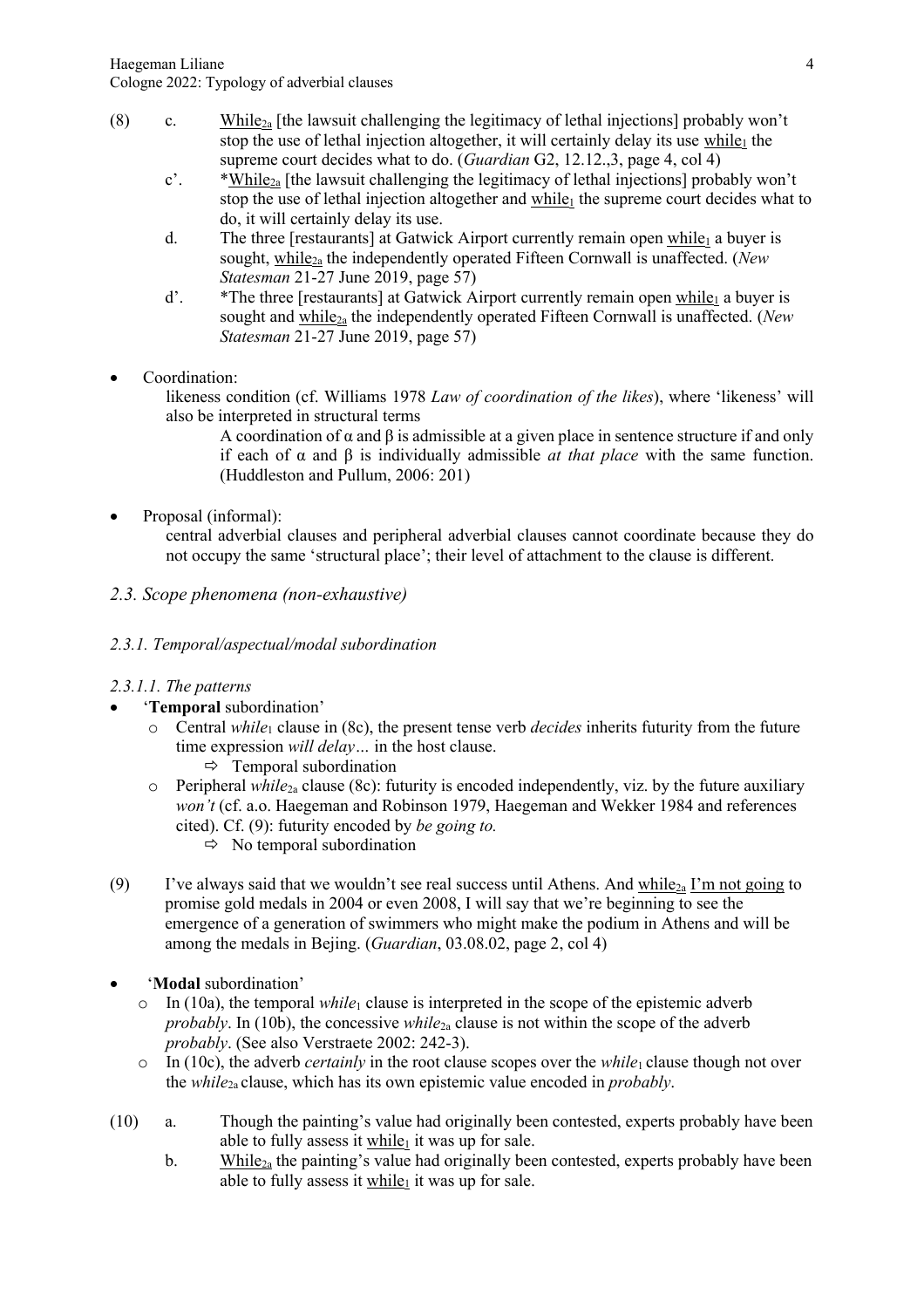c. While<sub>2a</sub> [the lawsuit challenging the legitimacy of lethal injections] probably won't stop the use of lethal injection altogether, it will certainly delay its use while<sub>1</sub> the supreme court decides what to do. (*Guardian* G2, 12.12.,3, page 4, col 4)

#### *2.3.1.2. Temporal subordination as a syntactic phenomenon (Hornstein 1993) ('Constraint on derived tense structures')*

Temporal adjuncts headed by temporal connectives such as *when, while, after*, *before, as, until,* and *since* **interact with the tense of the matrix clause**. … There are rather specific tense-concord restrictions that obtain between the tense of the matrix clause and the tense of the **modifying** clause. These restrictions can be largely accounted for structurally in terms of the C[onstraint] on D[erived] T[ense] S[tructures] and the rule that combines these clauses into complex tense structures. (Hornstein 1993: 43, boldface LH)

There is a **secondary conjunctive interpretation** that all these connectives (*as, while, when*) shade into. They get an interpretation similar to *and* in these contexts. *And* is not a temporal connective, and these conjunctive interpretations do not tell against the theory [of temporal subordination and complex tense structures] (Hornstein 1993: 206: note 19, boldface LH)

- Peripheral adverbial clauses are not conjuncts:
	- o no **second conjunct subject ellipsis** (11a,b);
	- $\circ$  no **gapping** (11c,d).
- $(11)$  a. John is doing a Ph.D. in Oxford but did his first degree in Cambridge.
	- b.  $*$  John is doing a Ph.D. in Oxford while<sub>2a</sub> did his first degree in Cambridge.
	- c. John reads the Guardian and Mary the Times.
	- d.  $*$ ?John reads the Guardian  $\frac{\text{while}_{2a}}{\text{Mary}}$  the Times.

#### *2.3.2. Negation*

- (12) a. I didn't read any Belgian papers while I was on holiday.
	- b. I didn't read any Belgian papers, while<sub>2a</sub>/whereas/although I did read the foreign press.
	- c. I never read Belgian papers while  $I$  am on holiday.
	- d. I never read any Belgian papers, while  $_{2a}/$ whereas/although I do read the foreign press.

### *2.3.3. Focus (cleft/*only*), negative inversion*

- (13) a. It's only while<sub>1</sub> you're alive that human selfishness, or whatever, is held against you. (*Independent on Sunday, Review* 14.10.1, page 9, col 1)
	- b.  $*$ It is (only) while<sub>2a</sub> my mother is a housewife that my father used to work in a brickyard.
	- c. Only while<sub>1</sub> you're alive is human selfishness, or whatever, held against you.
	- d.  $*(Only)$  while<sub>2a</sub> my mother is a housewife did my father use to work in a brickyard.
- *2.3.4. Interrogative scope*
- (14) a. Would you be able to buy Belgian papers  $\frac{\text{while}}{\text{else}}$  you are abroad?
	- b. While<sub>1</sub> you are abroad, would you be able to buy Belgian papers?
- (15) a. While<sub>2a</sub> John has already bought most foreign papers, will he also buy the Belgian ones?
	- b. While<sub>2a</sub> Bush is clearly delighted to have Blair as an extra ambassador for his policies at the moment, somebody to get on those dangerous aeroplanes and rush around the Middle East chatting up guys with difficult names in order to strengthen America's position, what kind of influence do we really imagine Blair has on Bushes foreign policy? (*Independent*, Comment 1.11.1, page 5, col 3)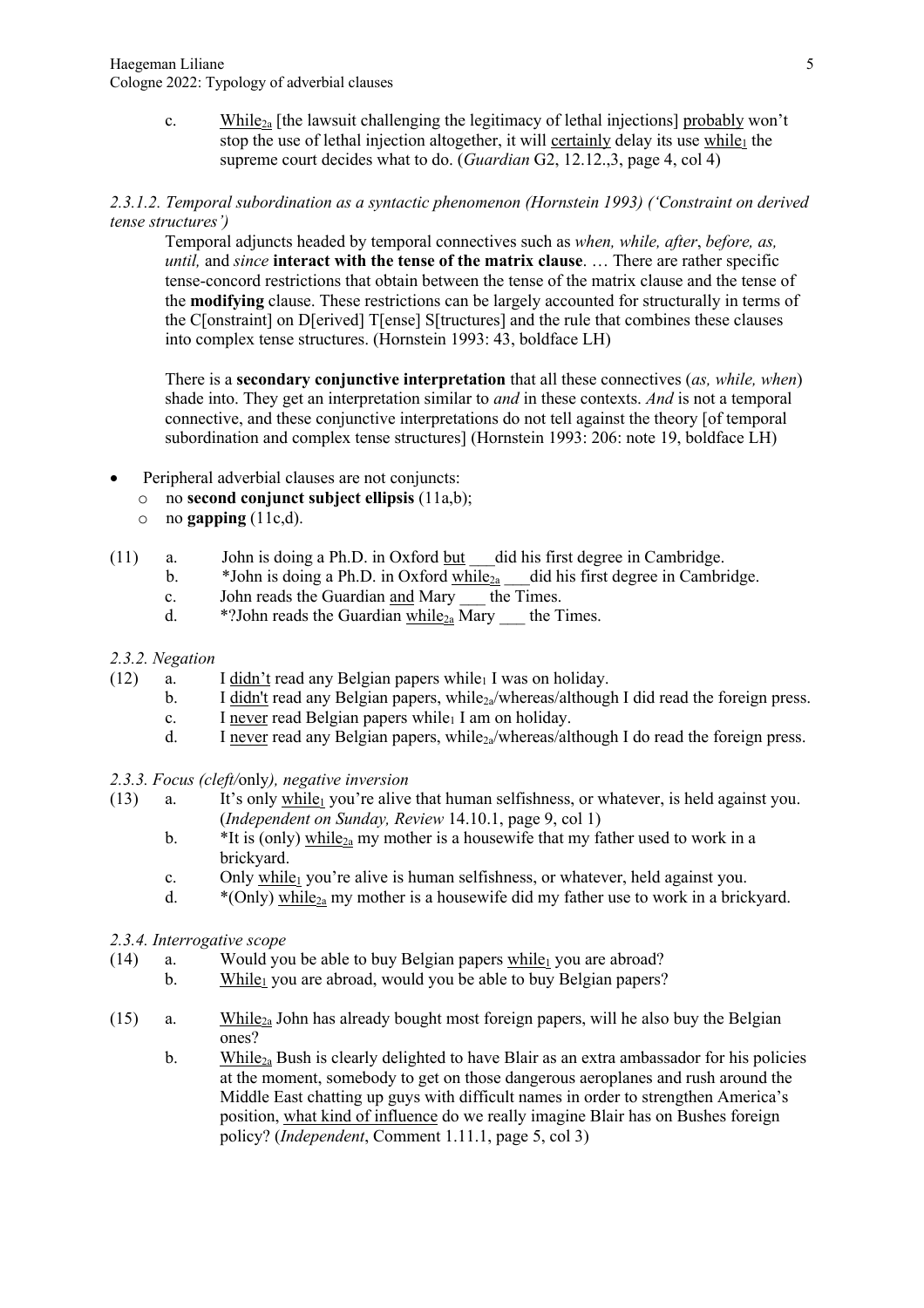## *2.4. VP deletion/substitution and strict/sloppy identity*

- (16) a. John works most efficiently while<sub>1</sub> his children are at school and so does James. While<sub>1</sub> his children are at school, John works most efficiently and so does James.
	- (i) James also works most efficiently while John's children are at school. ('strict identity')
	- (ii) James also works most efficiently while his (own) children are at school. ('sloppy identity')
	- b. While<sub>2a</sub> her husband is unemployed. Jane has a high-powered job in the city and so has Janet.
		- (i) 'Janet also has a high powered job in the city.'
		- (ii) NOT: 'Janet<sub>i</sub> also has a high powered job in the city, and her<sub>i</sub> husband is also unemployed.'
- *2.5. Embedding, argumental status, V3 resumption*
- **Embedding** 
	- o Both central *while*<sup>1</sup> clauses and peripheral *while*2a clauses are embeddable (Frey 2020: 5). for illustration see Section 3.2.1. and also Frey (2018: 14, Frey 2020: 23, ex. (60b)).
	- o Restriction on embeddability: *while* clauses:
		- In (17a) the temporal *while*<sub>1</sub> clause is integrated in the bracketed (central) conditional clause, it is temporally subordinated, with its present tense *is* inheriting the futurity reading from the main clause ('will be very disappointed').
		- § The *while* clause in (17b) must also be interpreted as temporally subordinated, i.e. it must receive a temporal interpretation, leading to the weird assumption that at some future point his sister will no longer have a Cambridge degree. The (peripheral) adversative reading of the *while* clause paraphrased in (17c) is not available:<sup>1</sup>
- (17) a. His mum will be very disappointed [if he quits university while he is still an undergraduate].
	- b. His mum will be so disappointed [if he quits university while his sister has a Cambridge degree].
	- c. His mum will be so disappointed [if he quits university despite his sister having a Cambridge degree]
	- o Restriction on embeddability: *since* clauses:
		- § (Central) temporal *since*<sup>1</sup> clauses can be embedded within a (central) conditional clause (18).
		- § (Peripheral) rationale *since*2a clauses cannot embed inside event conditionals. The rationale *since*2a clauses in (18) are only acceptable as parentheticals.
		- § A causal *because*-clause is acceptable in the same contexts in (18) without the parenthetical reading.
- (18) a. [If he hasn't talked to her since she came back from China], he won't have her new phone number.

 $(i)$  There will be some surprised faces if he registers at a redbrick university while  $2$  his father went to Cambridge.

 $<sup>1</sup>$  Judgements from 2 British informants. Judgements are subtle also because one has to control for a</sup> parenthetical interpretation of the examples. One informant pointed out that (i) is not acceptable for him with the low reading in which the adversative *while*<sub>2</sub> clause modifies the *if* clause. Thanks to Carlos de Cuba (p.c.) for this judgement: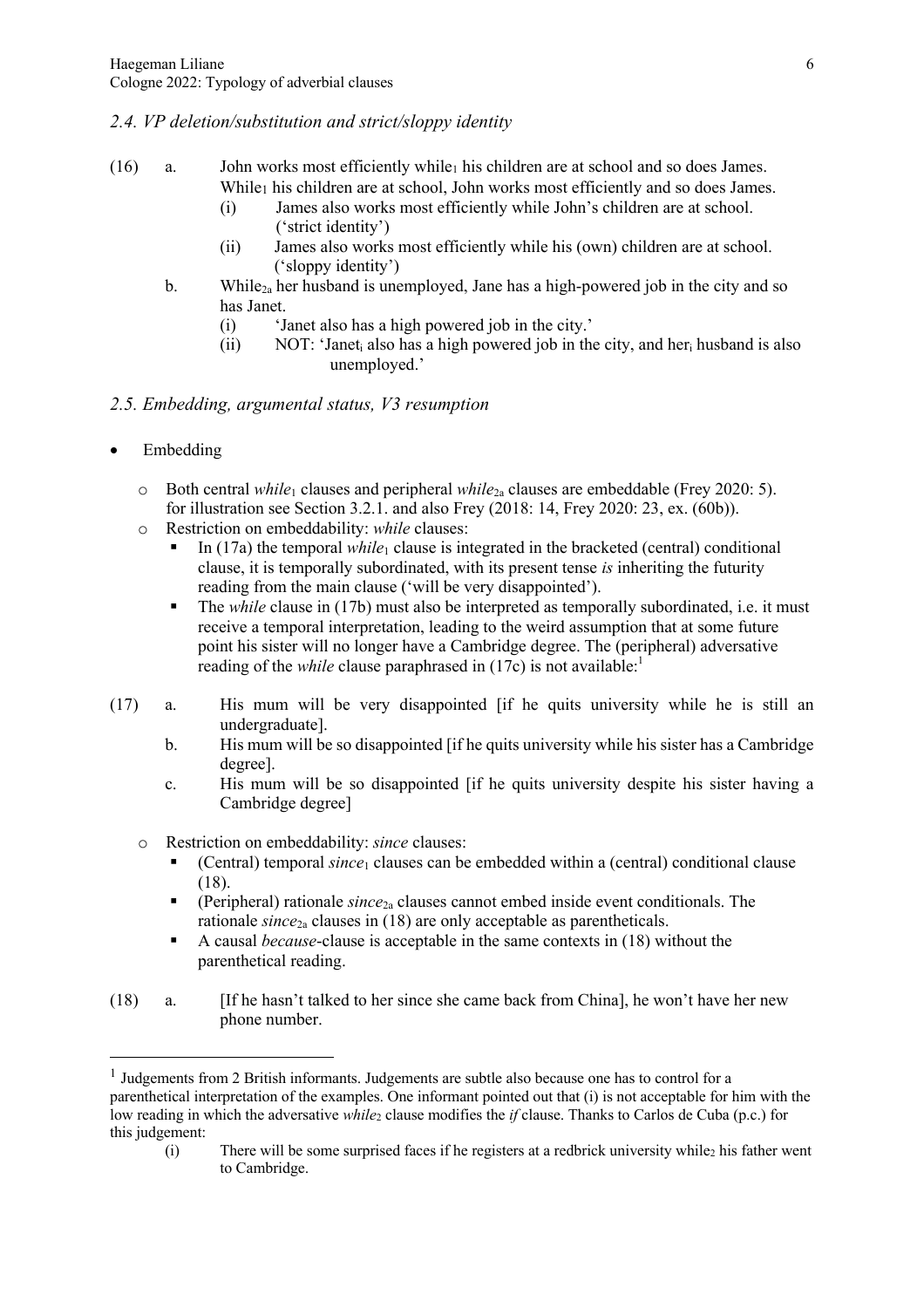- b. [If he hadn't talked to her since she came back from China], he could not have known her phone number.
- c. [If we have to change our holiday plans because/\*since<sub>2</sub> there is a deal], we will have to act promptly.
- d. [Should we have to change our holiday plans because\*/since<sub>2</sub> there is a deal], we will have to act promptly.

The same effect is also found with embedding in nominal domains:

- (19) [The jailing of a mother [because/\*since<sub>2</sub> her teenage daughters repeatedly played truant]] was yesterday welcomed by the government.
- **Argumental status** of central adverbial clauses

A point that was not raised in earlier discussion and – to the best of my knowledge - remains unaccounted for is that central adverbial clauses can figure as arguments in a clause: e.g.

- $\circ$  temporal *while*<sub>1</sub> clauses may be the complement of a preposition (20a) or may be subjects (20b). This is not possible with concessive *while*2a clauses (20c).
- $(20)$  a. Keep this novel for while<sub>1</sub> you are invigilating.
	- b. While<sub>1</sub> you are invigilating is not a good time to check proofs.
	- c.  $*$ Theresa May was a feminist in spite of while<sub>2a</sub> she was a conservative.
	- $\circ$  A temporal since l clause can function as the complement of the preposition (from). The same is replicated for Dutch temporal sedert1 clauses. Such PP-internal embedding is not available for rationale since2 clauses (or for Dutch vermits-clauses). Causal because clauses can function as subjects in (negative) contexts, but rationale since2 clauses are not available in those contexts.
- (21) a. I have known George from since he came back from the war.
	- b. I ken George al I know George already van sedert dat hij van het front teruggekeerd is.
		- from since that he from the war returned is.
	- c. Because you're married does not mean you cannot go out any more.
	- d. \*Since you're married does not mean you cannot go out any more

This contrast probably relates ultimately to the more nominal and/or referential character of central (i.e. here temporal *while<sub>1</sub>* / *since*<sub>1</sub>) clauses. Unfortunately, I myself have no light to shed on this contrast, though I do believe that it would be useful to pursue the contrast further.

- **Resumption** and V3 orders in Dutch
	- o Dutch temporal *sedert* clauses can give rise to a 'V2 transgression' (Catasso 2015), a V3-order in which an initial constituent is picked up by a matching resumptive element left-adjacent to the finite verb: in (22a), the temporal clause is picked up by the PP *sedert dan* ('since then').
	- o This resumptive strategy is not available with (peripheral) rationale *vermits*-clauses (22b).
	- o (Central) causal *omdat-*clauses can be picked up by the adverbial *daarom* ('therefore') (22c).
	- $\circ$  The resumption options probably tie in with the availability of argumental status (see above).

| (22) | a.             | Sedert ik met pensioen ben,          | sedert dan | werk | ik | thuis. |
|------|----------------|--------------------------------------|------------|------|----|--------|
|      |                | since I with pension am              | since then | work |    | home   |
|      | b.             | *Vermits ik met pensioen ben, daarom |            | werk | ik | thuis. |
|      |                | since I with pension am therefore    |            | work |    | home   |
|      | $\mathbf{c}$ . | Omdat ik met pensioen ben,           | daarom     | werk | ik | thuis. |
|      |                | because I with pension am            | therefore  | work |    | home   |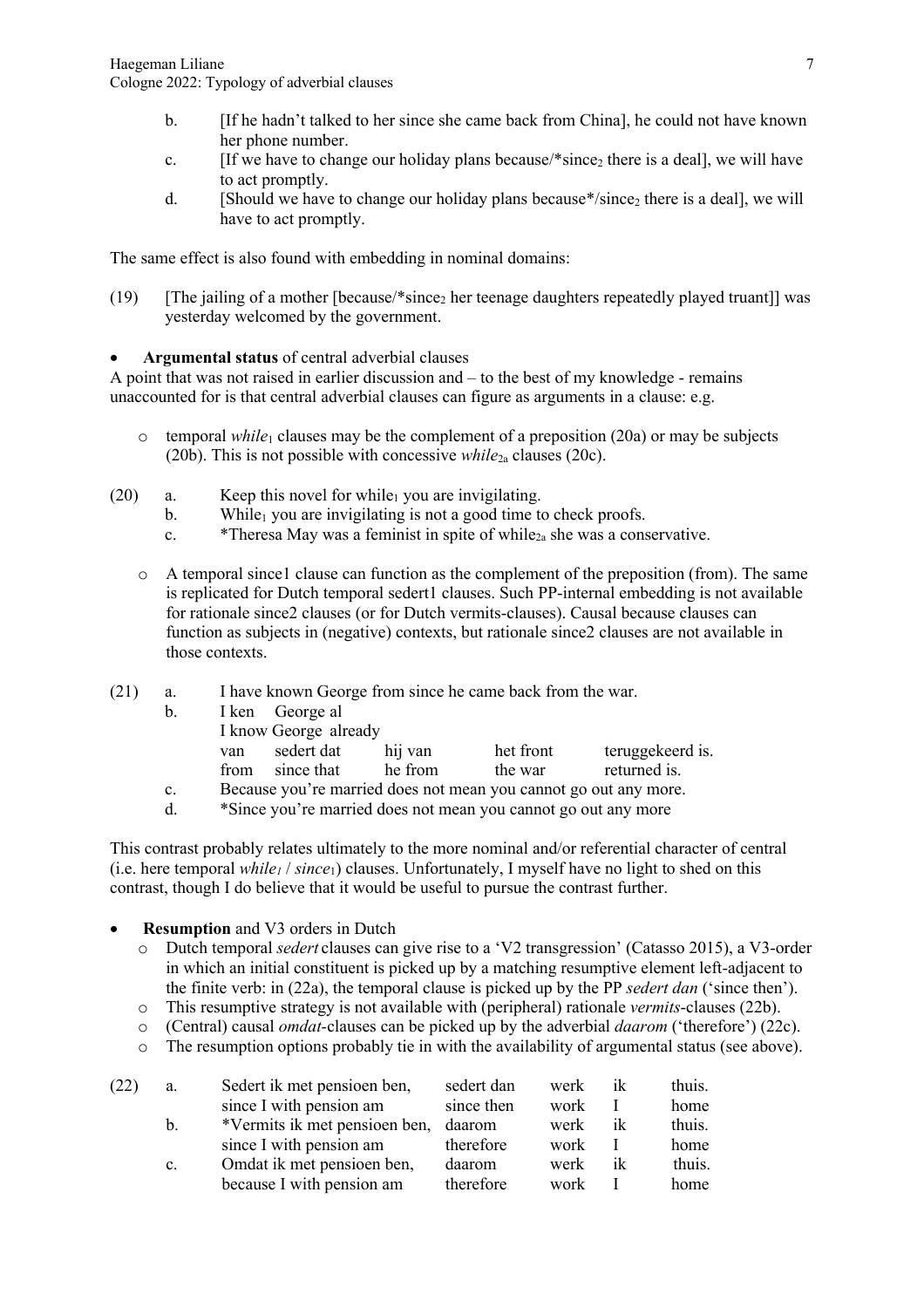#### *2.7. Summary*

| Table 1: Diagnostics to set apart central and peripheral adverbial clauses |
|----------------------------------------------------------------------------|
|----------------------------------------------------------------------------|

|              |                                             |                         | Central adverbial Peripheral adverbial claluse |
|--------------|---------------------------------------------|-------------------------|------------------------------------------------|
|              |                                             | clause (e.g. $while1$ ) | (c.g. while <sub>2a</sub> )                    |
| A            | Temporal/<br>aspectual/ modal<br>scope $ +$ |                         |                                                |
|              | (subordination)                             |                         |                                                |
| B            | In scope of matrix negation                 | $^{+}$                  |                                                |
| $\mathsf{C}$ | Focus (cleft, $only$ + negative inversion)  | $^{+}$                  |                                                |
| D            | In interrogative scope                      | $^+$                    | $\overline{\phantom{0}}$                       |
| E            | VPE/VP anaphora (sloppy identify effects)   | $+$                     |                                                |
| F            | Embedding in central adverbials or in $ +$  |                         |                                                |
|              | nominal domains                             |                         |                                                |
|              | Argumental status                           |                         |                                                |
|              | <b>Resumption (Dutch)</b>                   | $^+$                    | ۰                                              |

#### *2.8. Previous accounts*

- Haegeman (2003, 2012): **syntactic** analysis (*pace* Declerck and Reed 2001: 37-8)
- Two proposals:
	- (i) **level of adjunction**, with peripheral adverbial clauses adjoined to the root CP ((23) vs  $(24a)$
	- (ii) +/- integration analysis: peripheral adverbials as non-integrated '**orphans'**<sup>2</sup> ((23) vs (24b))



b.  $\lceil$  [cp2 peripheral adverbial clause]  $\lceil$  [cp1 host clause]

• Haegeman (1984a, b, c, 1991 ff.): peripheral clauses: **either** analysed in terms of their different degrees of embedding **or alternatively** in terms of (non)-integration.

<sup>&</sup>lt;sup>2</sup> For proposals in relation to extra sentential constituents see Safir 1986, Fabb 1990, Koster 2000, Shaer and Frey 2004, Cinque 2008, Axel and Wöllstein 2009, Haegeman, Shaer, and Frey 2009, Giorgi 2014, Haegeman and Greco 2018, Greco and Haegeman 2020, a.o. See also Section 5.2.4.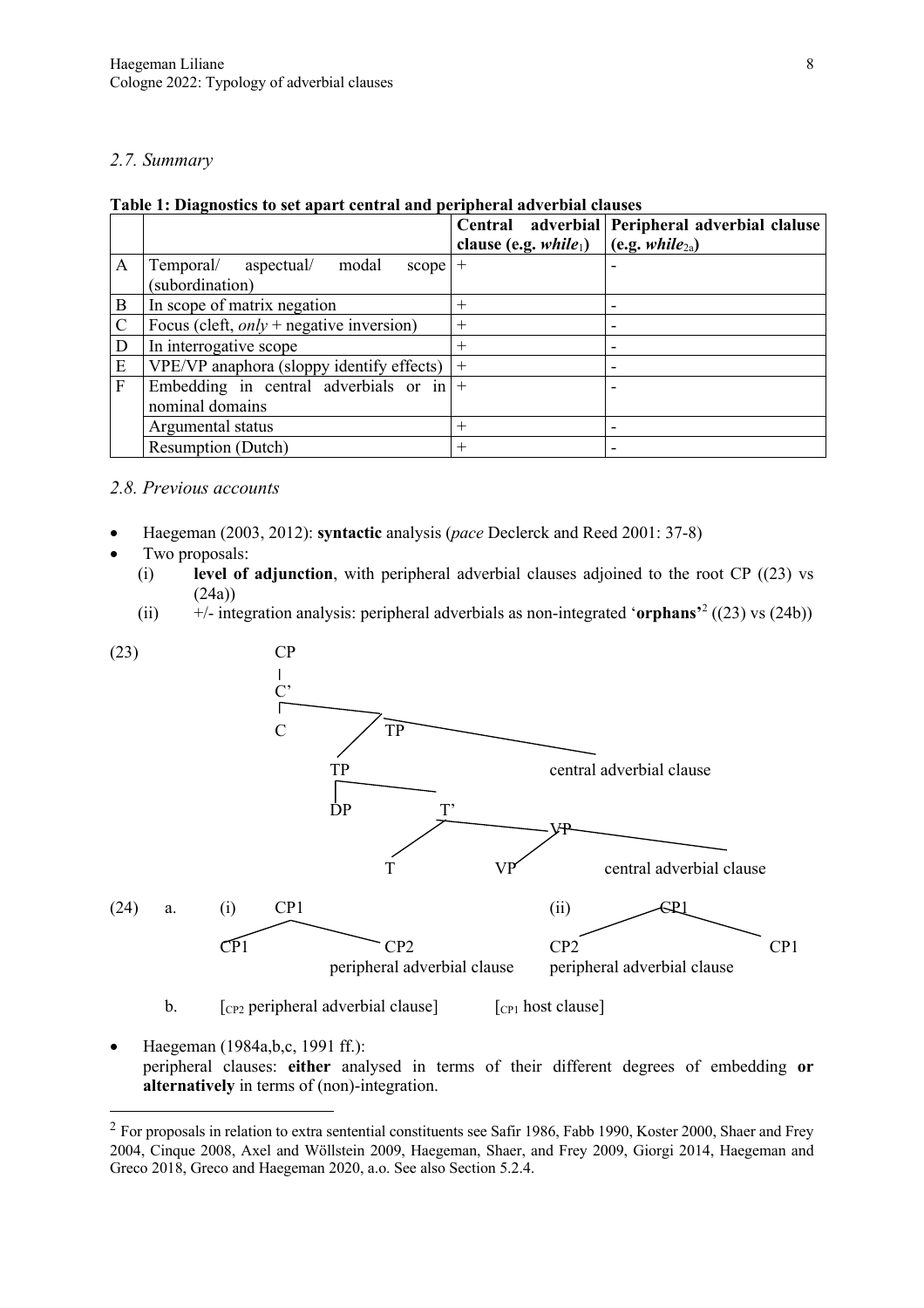- In line with Frey (2016, 2018), it will be shown presently that both analytical options must be available in the grammar, albeit for different sets of data.
- Haegeman's earlier account implied that the difference between central adverbial clauses and peripheral adverbial clauses broadly paralleled that between restrictive relatives and non-restrictive relatives. In the light of Cinque's (2008) proposal that in fact non-restrictive relatives may be either integrated or non-integrated, the question also arises whether – given the hypothesis of parallelism - one should uphold the hypothesis that the two analyses of peripheral adverbial clauses are mutually exclusive, i.e. that peripheral adverbial clauses are either analysed as integrated or that they are not integrated.
- The syntactic positions in  $(23/4)$  were determined by the surface position of the adverbial clauses which are usually initial or final. It will be argued below that these are not necessarily the merge positions of these clauses and rather that the adverbial has been moved there.

# **3. A reassessment of the diagnostics and the analysis**

## *3.1. Issue 1: The diagnostics*

- Peripheral adverbial clauses, type *while*2a, differ from central adverbial clauses in a number of ways which Haegeman (1991, 2003) took as evidence that they are **EITHER** structurally less integrated with the host clause **OR** that they are non-integrated.
- However, Haegeman's **diagnostics** (A-E in Table 1) do not provide conclusive evidence for either of these analyses, neither in terms of (non-)integration (the orphan analysis – (24b)) nor in terms of them being merged as high as the CP (i.e. 'IP'-external  $- (24a)$ ) layer.
	- o The diagnostics advanced to set apart peripheral adverbial clauses type *while*2a also single out adverbial modifiers which are standardly taken to be integrated and part of the clausal ('IP') domain such as the epistemic modal adverb *probably*: 3
		- s outside the scope of the temporal operator  $(25a)$ ;
		- $\blacksquare$  outside the scope of negation (25b);
		- cannot be focused or cleft (25c);
		- cannot be *wh*-questioned (25d);
		- does not undergo VPE  $(25e)$ ;
		- does not embed in central adverbial clauses (25g);
		- does not function as a (prepositional) argument (25h).
- (25) a. He probably took early retirement.
	- = 'It is probable (now) that he took early retirement.'
	- $\neq$  'It was probable in the past that he took early retirement.'
	- b. He probably did not take early retirement. = 'I consider it probable that he did not take early retirement'
		-
	- $\neq$  'It is not probable that he took early retirement.' c. He has (\*even) probably taken early retirement.
		- \*It is PROBABLY that he has taken early retirement, not definitely. (with cleft reading)
	- d. A: How did he leave? B: \*Probably.
	- e. He has probably gone home, and his wife has too. (hard to get *probably* reading for the VPE, p.c. Andrew Radford)

<sup>&</sup>lt;sup>3</sup> The same observation extends to other types of adjuncts like PPs (Schweikert 2005), or nominal adjuncts. See also Souza (2021)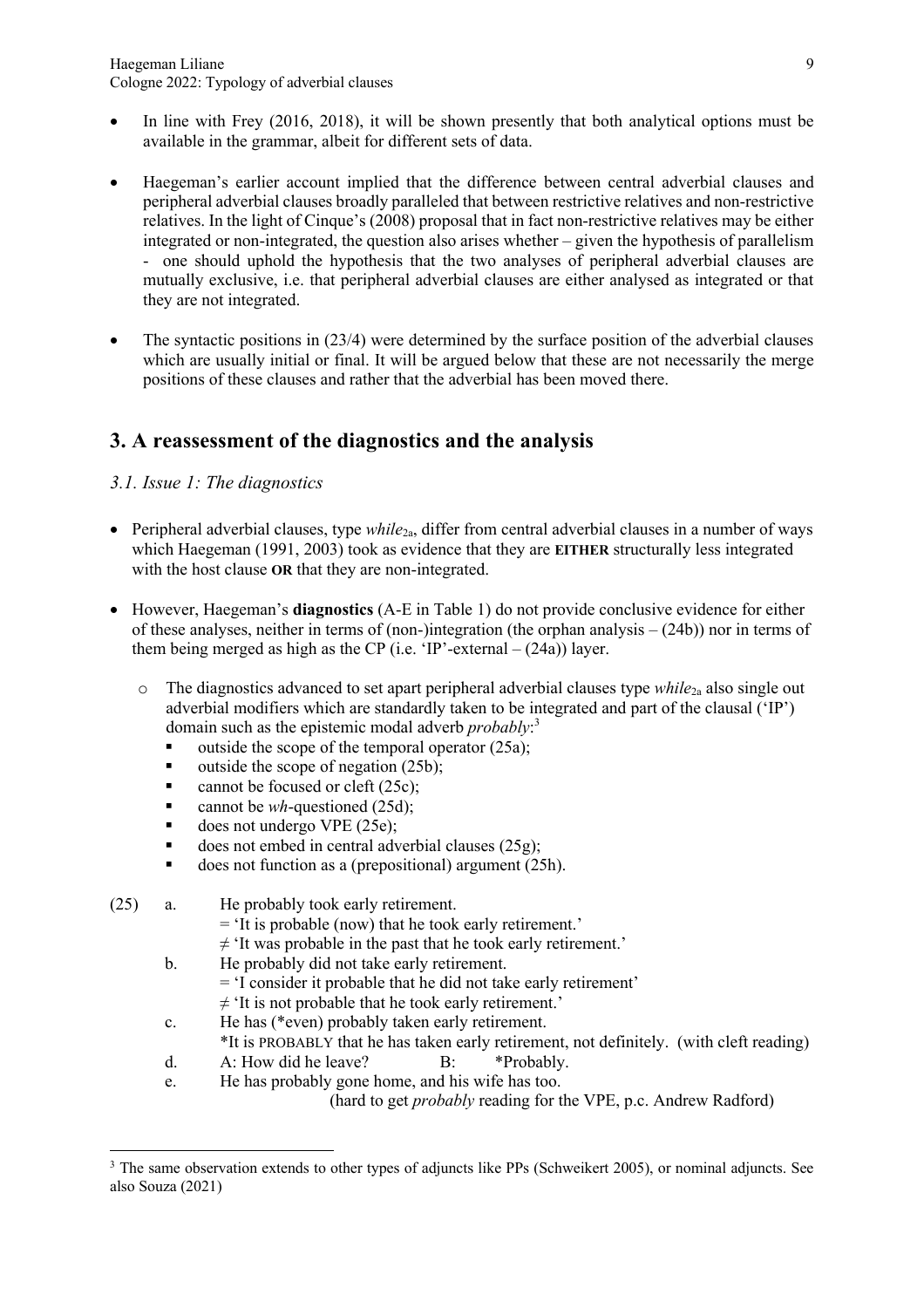- g. \*If they luckily/fortunately arrived on time, we will be saved. (Ernst 2007: 1027, Nilsen 2004) (cf. Palmer 1990: 121, 182, Declerck and Depraetere 1995: 278, Frey 2018: 19, 2020: 4, his (11))
- f. \*I will not book until probably/obviously.4
- o Observe that the unacceptable patterns in (25) are not due to the categorial status of the -*ly*  adverb. The patterns are acceptable with the temporal adverb *recently.* Cf. Li et al. (2012: 232).
- (26) a. He recently took early retirement.
	- b. He did not take early retirement recently; in fact he retired two years ago.
	- c. He has only recently taken early retirement.
	- d. It is only RECENTLY that he has taken early retirement.
	- e. They have added another option to the menu.
	- But that was quite recently.
	- f. A: When did he leave?
	- B: Very recently.
	- g. He has recently gone home, and his wife has too.
	- i. When he recently retired, he suddenly discovered new possibilities.
	- j. Until recently, no one ever talked about this issue.
	- o Even if modal adverbs such as *probably* might arguably be interpreted higher than their surface position, they are standardly taken to be inserted in the narrow syntax (cf. Cinque's 1999, Ernst 2002, 2007, 2009) and hence as integrated in the clausal structure. As evidence:
		- In English, they are typically positioned to the **right** of the canonical subject position.
		- In Dutch, they need not be the first constituent in the V2 pattern; they can be located in the middlefield (27).
			- $\Rightarrow$  high modal adjuncts are integrated
			- $\Rightarrow$  high modal adjuncts are not necessarily in the CP/left periphery area of the clause.

### (27) a. Hij komt waarschijnlijk morgen terug.

- he comes probably tomorrow back
- b. dat hij waarschijnlijk morgen terugkomt that he probably tomorrow back comes
- Conversely, the syntactic integration of high modals is supported by the fact that they can (28a) - but need not - constitute the **first constituent in a V2 clause** in Dutch and, conversely, **do not give rise to V3** transgressions (28b):

| (28) | a. | Waarschijnlijk komt hij |                          |  | morgen        | terug. |
|------|----|-------------------------|--------------------------|--|---------------|--------|
|      |    | Probably                | comes he                 |  | tomorrow      | back   |
|      | b. |                         | *Waarschijnlijk hij komt |  | morgen terug. |        |
|      |    | probably                | he comes                 |  | tomorrow back |        |

- $\Rightarrow$  W.r.t. syntax/degree of integration, we can only conclude from the diagnostics that, like high modals, peripheral adverbial clauses type *while*2a **must be merged somewhere 'higher'** in the clausal structure and outside the relevant scope domains.
- $\Rightarrow$  Contrary to the earlier analysis (see comments on (23/4) the position in which the adverbial clause surfaces is not necessarily its first merge position, but is due to movement. The trigger

<sup>&</sup>lt;sup>4</sup> (25f) would be intended with a reading along the lines of 'I will not book until it is probable' or 'I will not book until it is obvious'.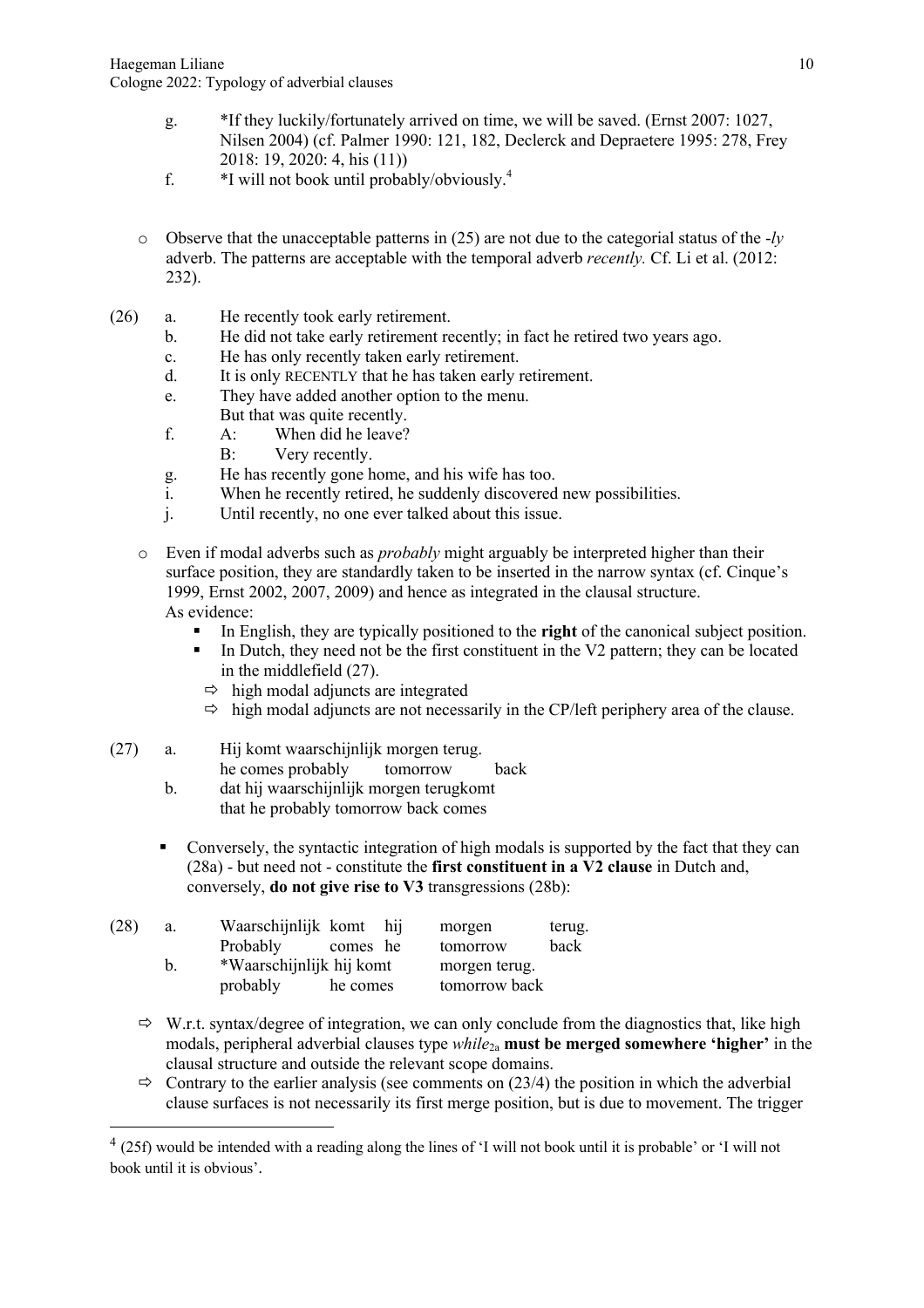for the movement must be subject to further investigation, but should probably be related to a discourse-related feature.

## *3.2. Issue 2: Problems for the orphan account of peripheral adverbial clauses type 2a*

### *3.2.1. Embedding*

As shown by Haegeman, Shaer and Frey (2009), and Frey (2016), a **non-integration** ('orphan') hypothesis for the peripheral adverbial clause type 2a (e.g. adversative *while*<sub>2a</sub>) is contradicted by the fact that such adverbial clauses can be **embedded**, with sequence of tense effects, modal subordination and pronominal binding as the reflex of their syntactic integration (29).

(29) The judge **declared** [that [while the decision to ban the drugs **was** probably not illegal], it was not easily compatible with the intentions of the current laws on drug abuse].

### *3.2.2. Verb second*

- As shown a.o. by Reis (1997) and Frey (2016), a **non-integration** ('orphan') hypothesis for the peripheral adverbial clause type 2a is contradicted by the fact that such adverbial clauses constitute the first constituent of a V2 clause (30).
- (30) Terwijl Jan in Amsterdam gepromoveerd is in 1980 While Jan in Amsterdam promoted was in 1980 **zal zijn dochter /\*zijn dochter zal** nu in Utrecht gaan studeren. will his daughter/\*his daughter will now in Utrecht go study. (Dutch)

## *3.3. Issue3: Problems for the CP/ForceP adjunction account of peripheral adverbial clauses type 2a*

- For peripheral adverbial clauses type 2a, a **CP/ForceP adjunction** analysis (Haegeman 2004, Coniglio 2011, Frey 2016) is contradicted by these word order patterns:
	- (i) In the embedded environment (29) the complementizer linearly preceeds the adverbial clause (see also Frey 2016).
	- (ii) the V2 patterns (30) (see also Frey 2016).

### *3.4. Issue 4: Classification: Peripheral clauses type 2a and type 2b are not homogeneous*

• In support of Frey's findings (2016, 2018), additional diagnostics show that grouping the *while*<sub>2a/2b</sub> adverbial clauses shown in (1b) and (1c) as a unique 'peripheral' type is inadequate.

### *3.4.1. Coordination*

Haegeman's 'peripheral' adverbial clauses type 2a and type 2b are treated as one category. However, these two types cannot coordinate.

- Even when associated with the same host clause (31a), the concessive *while*<sub>2a</sub> clause and the speech event modifying *while*2b clause cannot coordinate (31b).
- (31) a. While<sub>2b</sub> we are talking about Theresa May, while<sub>2a</sub> the Prime Minister may be a conservative, her proposals are very innovative.
	- b. \*While<sub>2b</sub> we are talking about Theresa May and while<sub>2a</sub> the Prime Minister may be a conservative, her proposals are very innovative.
- Similarly, conditional assertions and conditional modifiers of the speech event cannot coordinate (Takami (1988: 267-8) as shown in (32) (based on his (10)), Ros (2005: 94-5) in (33), based on his  $(24b)$ ).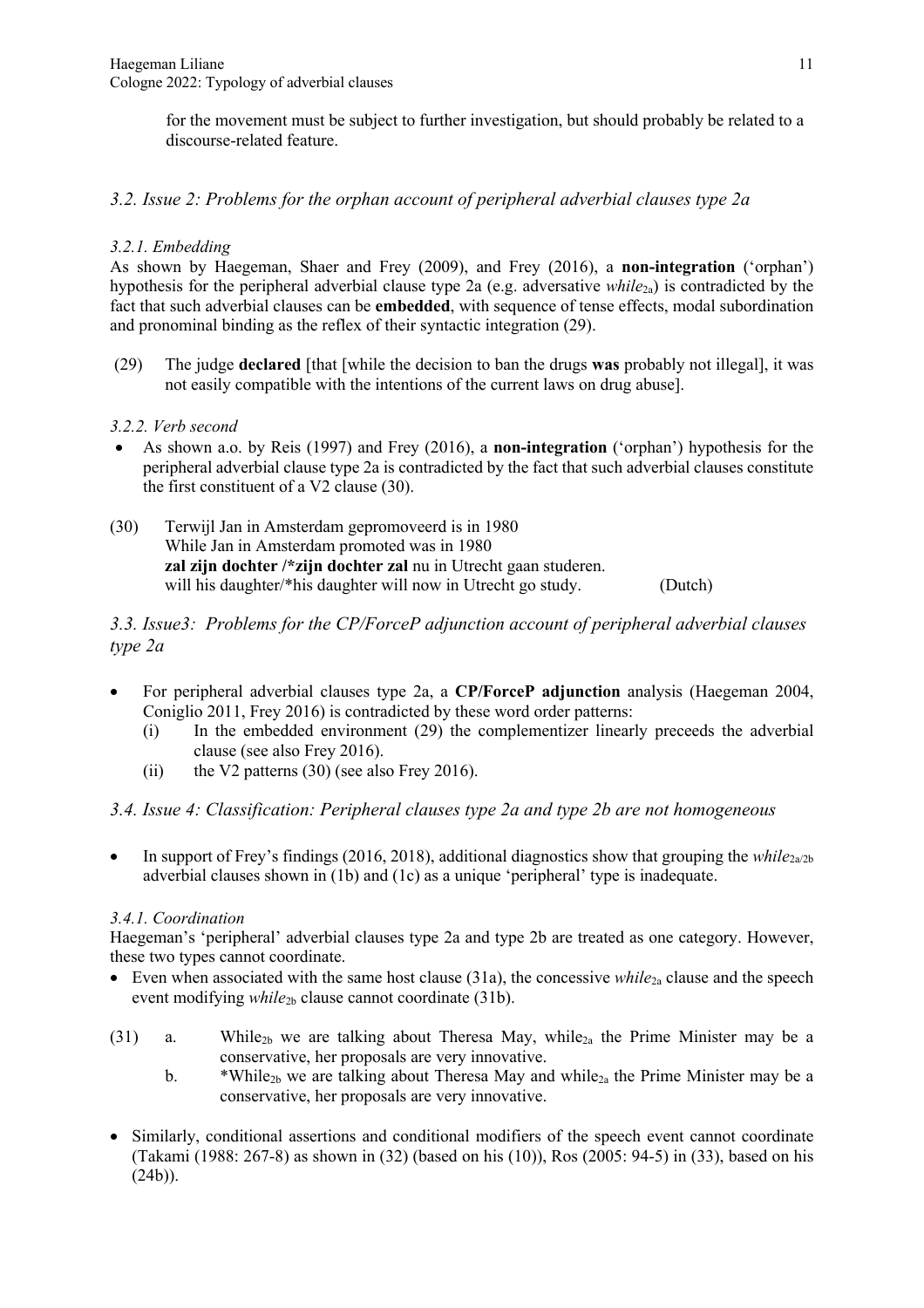- (32) a. You should write to her, if<sub>2a</sub> you love her so much.
	- b. You should write to her, if<sub>2b</sub> it'll make you feel any better.
	- c. You should write to her if<sub>2a</sub> you love her so much, if<sub>2b</sub> it'll make you feel any better.
	- d. \*You should write to her, if<sub>2a</sub> you love her so much and if<sub>2b</sub> it'll make you feel any better.
- (33) a. John should know about wines if<sub>2a</sub> John's wife is French.
	- b. John should know about wines, if<sub>2b</sub> I might say so.
	- c. John should know about wines if<sub>2a</sub> John's wife is French, if<sub>2b</sub> I might say so.
	- d.  $*John$  should know about wines if<sub>2a</sub> John's wife is French and if<sub>2b</sub> I might say so.
- The unavailability of coordination was taken as evidence for the structural non-identity of the *while*<sup>1</sup> clause and the *while*2a clause (cf. Section 2.2),
	- $\Rightarrow$  the impossibility of coordination for a while<sub>2a</sub> clause and a *while*<sub>2b</sub> clause should lead us to conclude that these too are not structurally identical.

*3.4.2. Embedding*

- Frey (2020:5): "Another significant property which differentiates NonICs from PACs (and from CACs) concerns the possibility of being embedded together with the host clause. Whereas a PAC can be embedded with its host clause,<sup>5</sup> [...], a NonIC cannot"
- Peripheral adverbial clauses type 2a are embeddable (see (29)).
- Speech event modifying adverbial clauses type 2b are unembeddable.
	- o The (temporal) *while* clause in (34a) is interpreted either as modifying the time of the event encoded in the main clause (*while*<sub>1</sub>) or that of the speech event (*while*<sub>2b</sub>).
	- o The *while* clause in (34b) must modify the time of the event encoded in the main clause (*while*1); the interpretation as modifying the time of the speech event  $(while_{2b})$  is unavailable.
- (34) a. While<sub>1>2b</sub> we are talking about Theresa May, five cabinet ministers will be voting with the opposition.
	- b. The secretary of state will announce [that [while<sub>1/\*>2b</sub> they are talking about Theresa May], five cabinet ministers will be voting with the opposition].

## *3.4.3. V2*

- Adverbial clause type 2a can constitute the first constituent of a V2 clause (30). Adverbial clause type 2b cannot constitute the first constituent of a V2 clause (35a).
- Adverbial clause type 2b is an extra-sentential constituent and combines with a V2 root clause (35).

| (35) |          | Terwijl we het over Bart De Wever hebben,                       |  |  |
|------|----------|-----------------------------------------------------------------|--|--|
|      |          | while we it about Bart De Weber have,                           |  |  |
|      | *hoor ik | dat Antwerpen berucht is voor de invoer van drugs. <sup>6</sup> |  |  |

<sup>5</sup> Frey illustrates embeddability with (i) : (Frey 2020: 6, (15a))

| (1) | Hanserzählte, [dass               |     |                           | Maria | klug        | ist,                                                                 |                                                                                                               |
|-----|-----------------------------------|-----|---------------------------|-------|-------------|----------------------------------------------------------------------|---------------------------------------------------------------------------------------------------------------|
|     | Hanstold                          |     | that                      |       |             | Maria intelligent                                                    | <b>1S</b>                                                                                                     |
|     | während                           | ihr | Bruder                    |       | fleißig     | ist].                                                                |                                                                                                               |
|     | while                             | her | brother                   |       | diligent is |                                                                      |                                                                                                               |
|     |                                   |     |                           |       |             | 'Hans told that Maria is intelligent while her brother is diligent.' |                                                                                                               |
|     |                                   |     |                           |       |             |                                                                      | $6$ Observe that the following is fine: the <i>terwijl</i> -clause is a temporal modifier of the root clause: |
| (i) | Terwijl we het over Bart De Wever |     |                           |       | hadden,     |                                                                      |                                                                                                               |
|     | while                             |     | we it about Bart De Weber |       | had,        |                                                                      |                                                                                                               |

hoorde ik dat Antwerpen berucht is voor de invoer van drugs. heard I that Antwerp famous is for the import of drugs.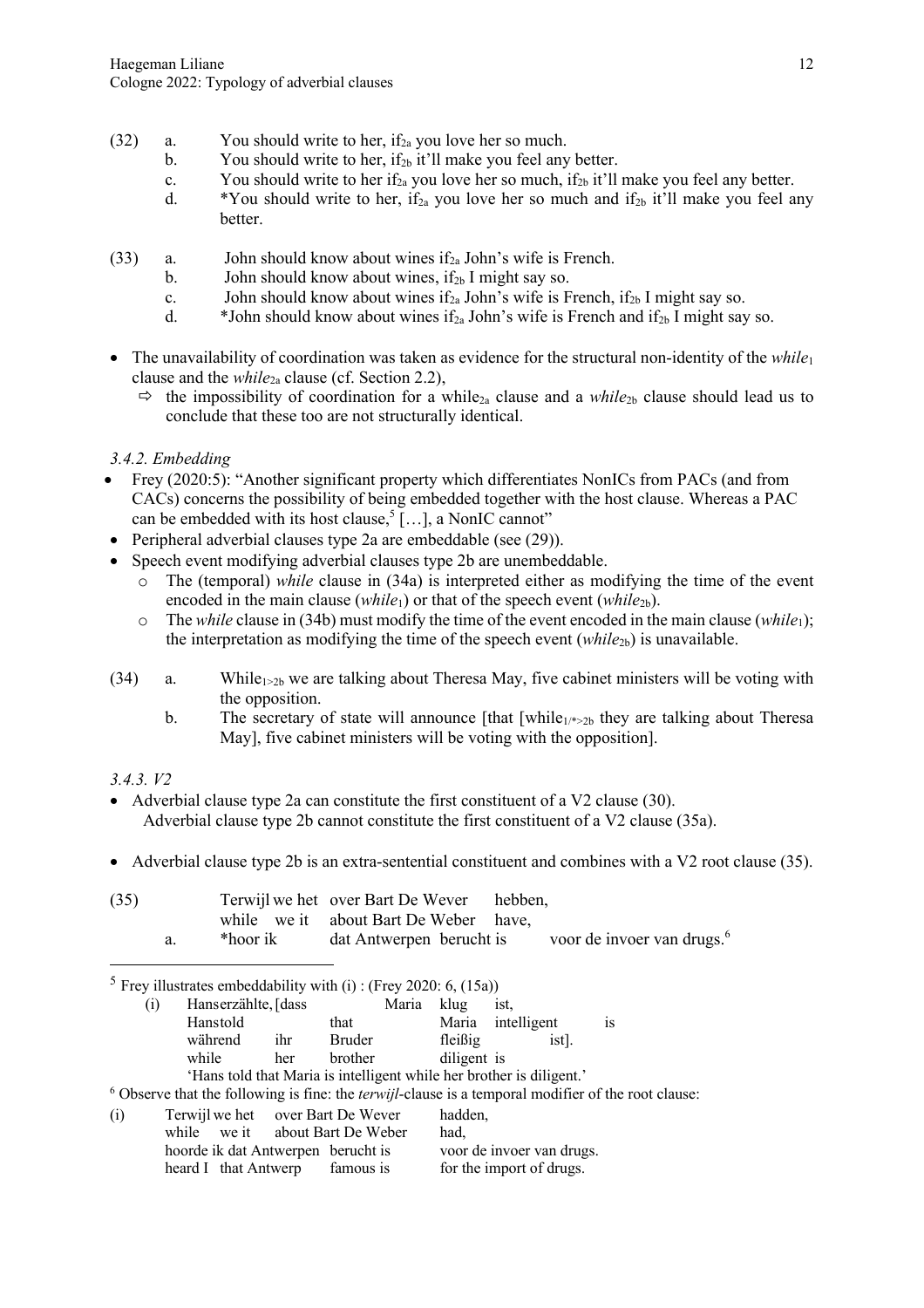| that Antwerp<br>hear I | famous is | for the import of drugs. |
|------------------------|-----------|--------------------------|
|------------------------|-----------|--------------------------|

b. ik hoor dat Antwerpen berucht is voor de invoer van drugs.

I hear that Antwerp famous is for the import of drugs

#### **Table 2: Three types of adverbial clauses**

|                  |                                            | Central            | Peripheral               | Modifier of speech        |
|------------------|--------------------------------------------|--------------------|--------------------------|---------------------------|
|                  |                                            | adverbial          | adverbial claluse        | event while <sub>2b</sub> |
|                  |                                            | clause<br>(e.g.    | (e.g. $while_{2a}$ )     |                           |
|                  |                                            | while <sub>1</sub> |                          |                           |
| $\mathbf{A}$     | Temporal/ aspectual/ modal scope           | $+$                |                          | - Not illustrated         |
|                  | (subordination)                            |                    |                          |                           |
| $\boldsymbol{B}$ | In scope of matrix negation                | $+$                |                          | - Not illustrated         |
| $\mathcal{C}$    | Focus (cleft, $only$ + negative inversion) | $^{+}$             |                          | - Not illustrated         |
| D                | In interrogative scope                     | $+$                |                          | - Not illustrated         |
| E                | VPE/VP anaphora (sloppy identify)          | $+$                | $\overline{\phantom{0}}$ | - Not illustrated         |
|                  | effects)                                   |                    |                          |                           |
| $\mathbf{F}$     | Embedding in central adverbial clauses     | $+$                |                          | - Not illustrated         |
|                  | and nominal domains                        |                    |                          |                           |
|                  | Argumental status                          | $+$                |                          | - Not illustrated         |
|                  | <b>Resumption (Dutch)</b>                  | $+$                |                          | - Not illustrated         |
| G                | <b>Embedding in that clause</b>            | $+$                | $+$                      |                           |
| H                | <b>First constituent in V2</b>             | $^{+}$             | $+$                      |                           |
|                  |                                            |                    |                          |                           |

# **4. A ternary classification of adverbial clauses?**

- Frey (2016, 2018, 2020) develops a ternary classification of the clauses in terms of (i) **central** adverbial clauses (CAC), (ii) **peripheral**<sub>2a</sub> adverbial clauses (PAC) (1b) and (iii) **non-integrated**<sub>(2b)</sub> adverbial clauses (**NiC**), which modify the speech event (1c).
- Departing from Frey's labelling, I will use the abbreviation **NiC** rather than **NonIC** for reasons to be made clear in Section 5.

| (36) |       | The typology of adverbial clauses Frey (2018, 2020):       |  |                                           |  |  |  |
|------|-------|------------------------------------------------------------|--|-------------------------------------------|--|--|--|
|      | (1)   | Central adverbial clauses                                  |  | $CAC$ (1a, while <sub>1</sub> )           |  |  |  |
|      |       | modify the matrix event: lower syntactic attachment        |  |                                           |  |  |  |
|      | (i)   | Peripheral adverbial clauses                               |  | $\mathbf{PAC}$ (1b, while <sub>2a</sub> ) |  |  |  |
|      |       | modify the matrix proposition: higher syntactic attachment |  |                                           |  |  |  |
|      | (iii) | Non-integrated adverbial clauses                           |  | $\textbf{NiC} \quad (1c, while_{2b})$     |  |  |  |
|      |       | modify the speech act: outside narrow syntax               |  |                                           |  |  |  |

- The parallelism with high modal adverbs in Section 3.1 corroborates Frey's hypothesis that PACs are associated with a high modal domain, instantiated by Krifka's (2017) J(udge)P (see also Section 5.1).
- Given the parallelism between subjective modals and PACs, *ceteris paribus*, the latter too must be JP-adjoined. If we adopt Cinque's (1999) cartography, reproduced in (37), see also Schweikert (2005) on PPs and Souza (2021), Krifka's (2017) JP would be reinterpreted as a 'telescoped' version of two modal projections: MoodPevidential and ModPepistemic (37).
- (37) MoodPspeech act> MoodPevaluative> **MoodPevidential> ModPepistemic**> TP (Past) > TP (Future)  $>$ Mood $P_{\text{irrealis}}$  $>$ Mod $P_{\text{alethic}}$  $>$ Asp $P_{\text{habitual}}$  $>$ Asp $P_{\text{repetitive}}$  $>$ Asp $P_{\text{frequentative}}$  $>$ Mod $P_{\text{volitional}}$  $>$  $\rm AspP_{\text{celerative}}$ >TP (Anterior)>  $\rm AspP_{\text{terminative}}$  >AspP<sub>continuative</sub>>AspP<sub>retrospective</sub> > AspP<sub>proximative</sub>  $\geq$ AspP<sub>durative</sub>  $\geq$ AspP<sub>generic</sub>/<sub>progressive</sub>  $\geq$  AspP<sub>prospective</sub> ModP<sub>obligation</sub> ModP<sub>permission/ability</sub> AspP<sub>completive</sub> >VoiceP>AspP<sub>celerative</sub> >AspP<sub>repetitive</sub> >AspP<sub>frequentative</sub> (Cinque 2004: 133, his (3))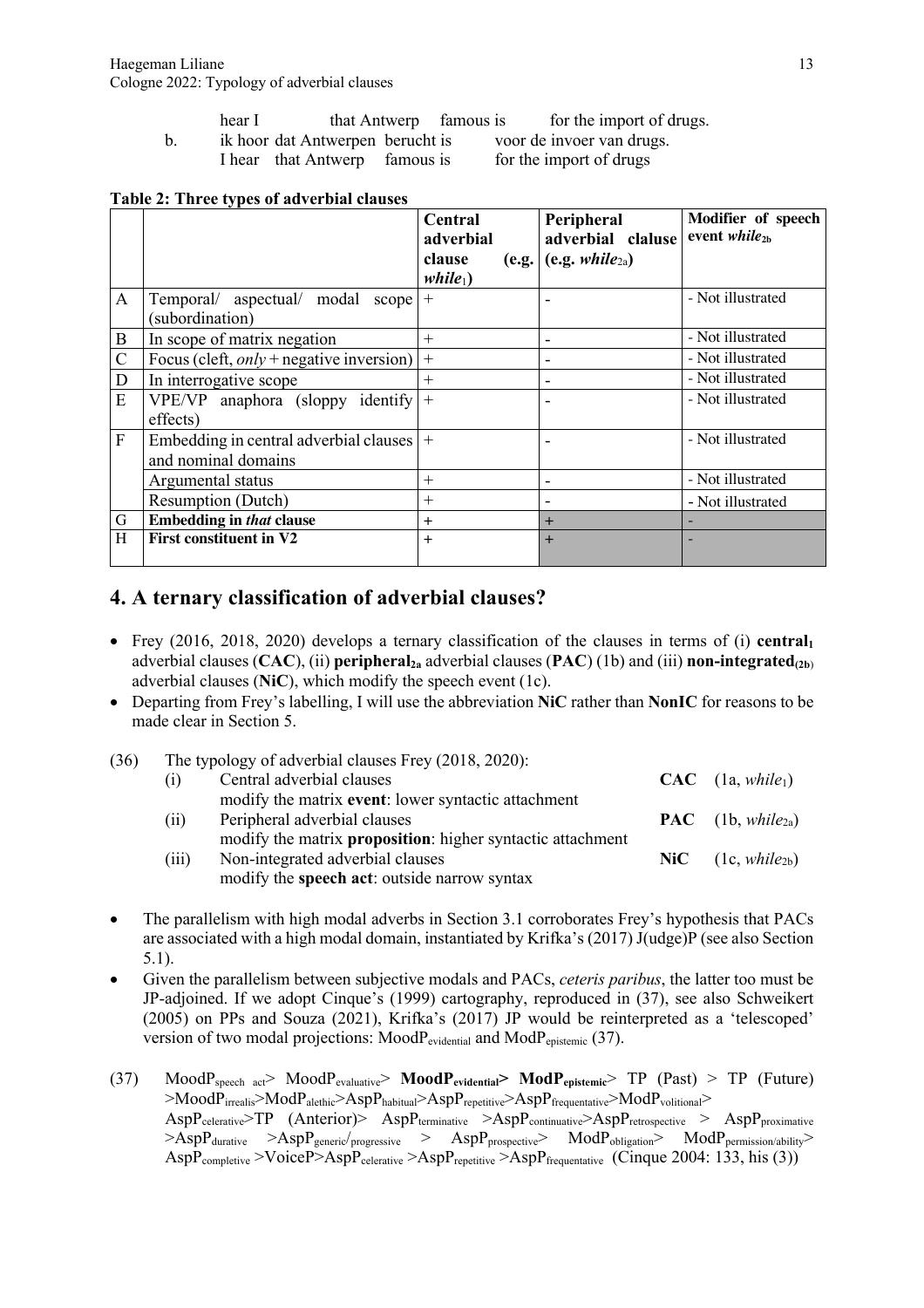Haegeman Liliane Cologne 2022: Typology of adverbial clauses

• However, a ternary classification (36) suggests that the three adverbial clause types are on equal footing, there are as it were three 'primitive' strands. This is challenged by a further exploration of non-integrated adverbial clauses.

# **5. Non-integrated clauses are not homogeneous**

- *5.1. Starting point: Frey's characterization of NonIC: a brief (and partial) survey*
- Following Krifka's (2017) hierarchy (38), Frey (2018: 26, 2020: 13, his (36)) classifies his German NonIC adverbial clauses as 'ActP':
- (38) a.  $ActP > CmP^7 > JP > TP$ 
	- b. The speech act phrase (ActP) encodes the performing of a speech act by a speaker (Frey 2020: 13, (35, iv))
- Properties of Frey's NonIC (Frey 2018: Handout, Frey 2020):
	- o Placing in the prefield of a German **verb-second clause** (V2 clause) a position of full integration: **possible** for [… ] CACs and PACs, not for NonICs. (Frey 2018: 13, 2020: 30)
	- o **Embedding** together with host: […] CACs + PACs: **yes**, NonIC: **no**. (Frey 2018: 14, 2020: 30)
	- o A NonIC encodes an **independent speech act** (Frey 2018: 16, 2020: 30)
		- § NonIC: **ActP** (Frey 2018: 27, 2020: 30)
		- § The speech act phrase (ActP) encodes the speaker and expresses the occurrence of a specific speech act. (Frey 2018: 28)
		- NonICs [constitute] encode subsidiary speech acts relative to the speech acts performed by their hosts (Frey 2020: 30]
		- § An ActP cannot be syntactically embedded (Frey 2018: 47, Frey 2020: 30, (77))
		- § [A NonIC] is **adjoined to the ActP of its host** (Frey 2020: 30, (79))
	- o NonICs cannot be **coordinated** […] in contrast, PACs can. (Frey 2018: 17, 2020: 30)
	- o NonICs (as ActP) allow strong and weak R[oot] P[**phenomena**]s' (2018: 27).
	- o A **strong RP** is licensed by being adjoined to ActP (Frey 2018: 52, Frey 2020: 31, (39))

### *5.2. Non-integrated clauses are not homogeneous*

### *5.2.1. Interpretation*

- Extending the data outside the range of German data evoked in Frey (2018, 2020), which I will neither examine nor elaborate on, non-integrated clauses identified here are associated with a wide array of interpretations.
- While Frey (2018) does not explicitly pursue this apparent diversity of non-integrated adverbial clauses he does say: "Different adverbial clauses which usually occur as CACs or PACs may appear as NonICs of or following a V2-clause. This is also prosodically marked." (Frey 2018: 16). The same point is made in Frey (2020): "different types of clauses which usually appear as PACs can also appear as NonICs if they are separated by a pause from the host clause and carry their own sentence contour. **Appearing as NonICs, these clauses can host a strong root phenomenon."**
	- o I refer to clause types which in Frey's (2018) terms "usually occur as CACs or PACs" and which "can also appear as NonICs" as '**recycled** CACs/PACs'. (1c) and (39) below exemplify recycled CACs; (2c) an (40) below exemplify recycled PACs.
	- o The question arises whether Frey would assume that the properties he attributes to his NonICs would extend to all such recycled CACs/PACs.

 $\frac{7}{7}$  CmP is Commitment phrase: I have nothing to say about this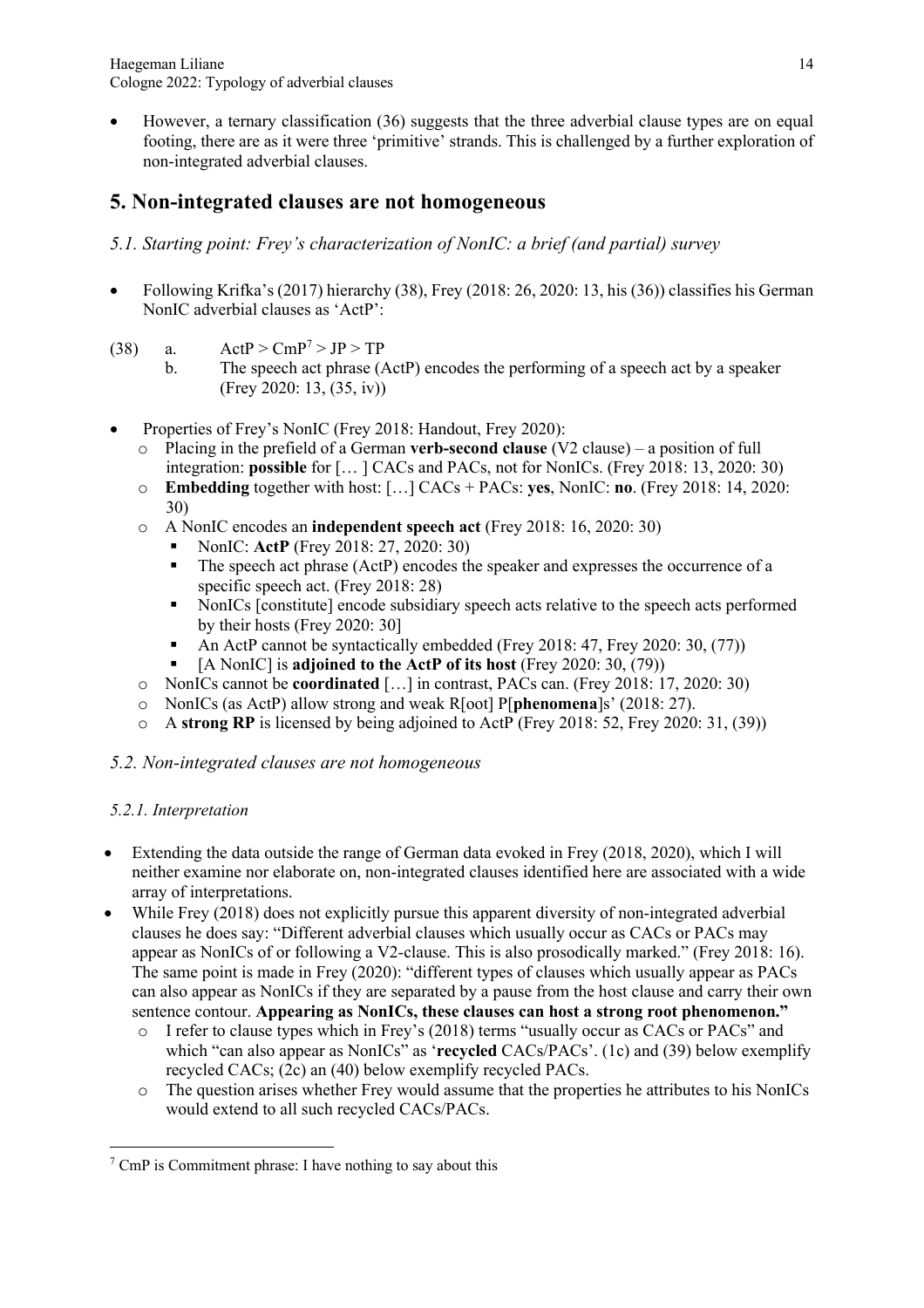- o Sections 5.2.2. and 5.2.3. show that what appear to be non-integrated adverbial clauses are not homogeneous, recycled CACs/PACs retain the **internal** syntax of the basic clause type.
- *5.2.1.1. Speech event modifiers*
- CAC-like: temporal (39a,b)/conditional (39c,d) adverbial clause are **recycled** as speech event modifiers:
- (39) a. Before $1 \times 2b$  you point it out, I know I am choosing an unrepresentative sample group, made up of middle class teenagers. (*Independent on Sunday* 5.11.6, page 40, col 2)
	- b. While $1>2b$  we're on the subject of Robbie, a number of postings on the Popbitch gossip website have speculated about his future collaborators. (*Guardian*, The editor, 6.4.2., page 17, col 4)
	- c. David Davis even said he had been a personal friend of Mr Clarke for 30 years. He had just faced his greatest test. If  $_{1>2b}$  I may say so, I commend how he has personally responded to, and risen to that occasion. (*Guardian*, 21.7.5, page 2, col 8)
	- d. In fact, poor old 't' is disappearing even in the middle of words e.g. 'butters' is commonly said as 'buyers'. The most stable letters are 'm' and 'n', if $_{1>2b}$  you're interested: they're very unlikely to disappear from spoken language. (*Observer* 14.8.5, page 8, col 3)
- PAC-like: rationale *since*2a (40a, 2c),/adversative *while*2a (40b,c) adverbial clauses are **recycled** as speech event modifiers:
- (40) a. I'd just attained my first girlfriend and earned and spent my first own money (on a small bottle of Brut for Men by Fabergé, since  $2a>2b$  you ask, and, yes, it still astonishes me how the acquisition of the second did not more violently militate against the acquisition of the first.) (*Observer* 6.11.5, page 18, col 1)
	- b. While<sub>2a>2b</sub> I may be prejudiced in this area, students nowadays work far less than they used to.
	- c. While<sub>2a>2b</sub> I have no personal experience, on social media most people only present part of themselves.

## *5.2.1.2. Root event modifiers*

• Haegeman and Greco (2018), Greco and Haegeman (2020): V2 transgressions in West Flemish in which a temporal/conditional CAC modifying the event encoded in the V2 root clause is argued to pattern as a clause-external constituent. For evidence, from the absence of reconstruction and scope effects, see their paper, also Haegeman and Greco (2018).

| (41) | a. | je goa gie je nie goed voelen. (MvdB, WF, 8.12.17 19.30)<br>Oa-j gie nietent eet,<br>if-you nothing eat,<br>you go you you not well feel |
|------|----|------------------------------------------------------------------------------------------------------------------------------------------|
|      |    | 'If you don't eat anything, you won't feel well.'                                                                                        |
|      | b. | En ame em zien ankommen, zegt ze, Pierre vult dat ton in.                                                                                |
|      |    | $(03/06/18, \text{train}, \text{female}, 40s, \text{Bruges origin})$                                                                     |
|      |    | and when-we him see come, says she, Pierre fills that then in                                                                            |
|      |    | 'And when we see the trainguard arrive, she says, Pierre fills in [the date].'                                                           |

## *5.2.2. Internal syntax*

- The internal syntactic properties which Frey (2018) ascribes to the German NonICs and which motivate his claim that they are ActP do not extend to ('recycled') non-integrated speech event modifying clauses.
	- o Frey's German NonICs 'allow strong and weak R[oot] P[phenomena]s' (2018: 27).
		- Neither tags nor hanging topics, both considered 'strong RPs', are available in English speech event modifying adverbial clauses like the temporal non-integrated *while* $_{1\geq2b}$ clause in (1c) or those in (39b), as shown in (42).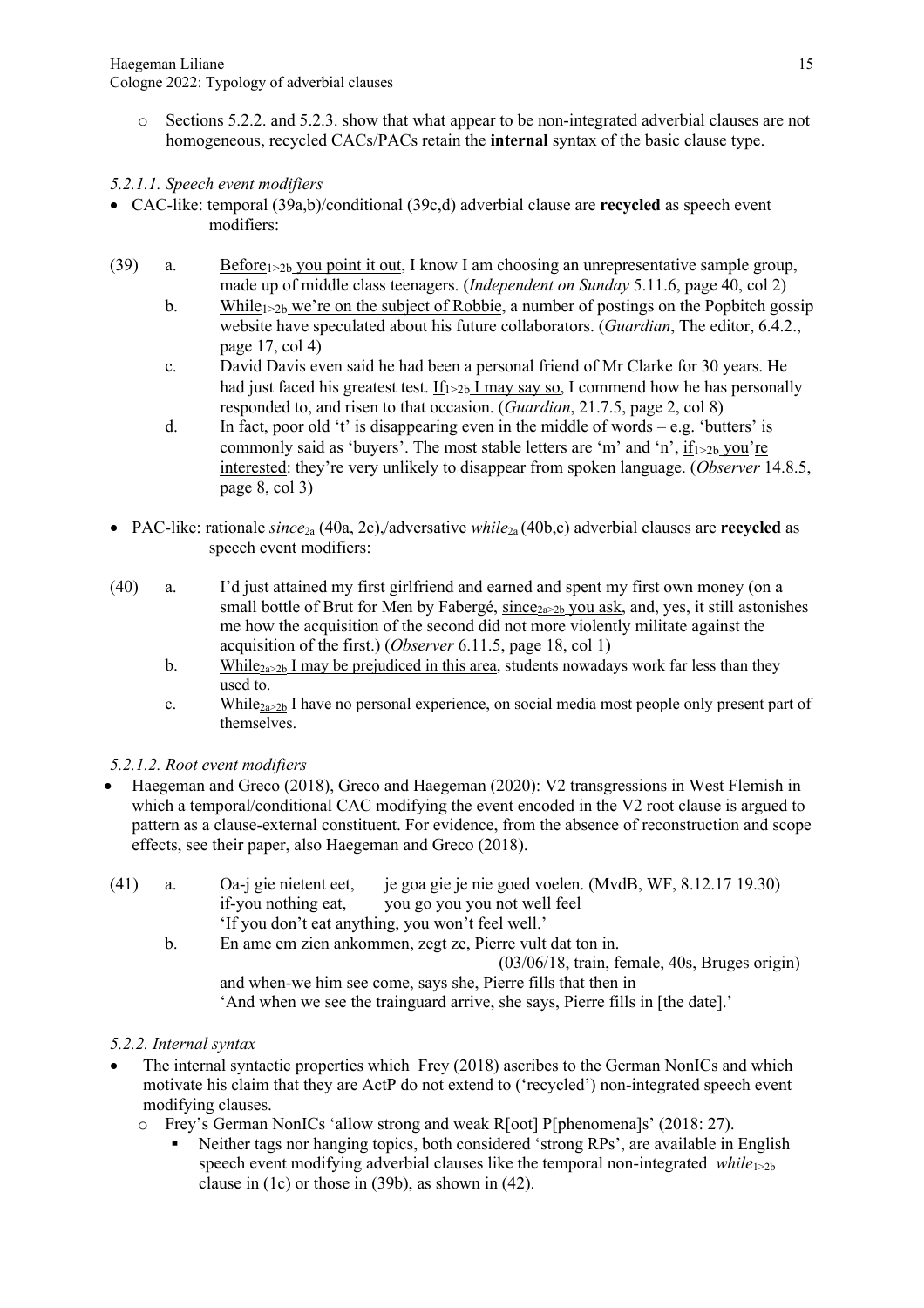- Like regular CAC, speech event modifying *while*<sup>1</sup> CAC remain incompatible with argument fronting, a root phenomenon in English ((43) (see Haegeman 2012: 182, (74)):
- (42) a.  $*While_{1\geq2b}$  we are talking about John, **aren't we**, do you have his home address? b.  $*While_{1\geq2b}$  **John**, we are talking about **him**, do you have his home address?
- (43) \*While1>2b **Robbie** we're talking about, postings on the Popbitch website have speculated about his future collaborators.
	- $\Rightarrow$  Internal syntax: non-integrated temporal/conditional clauses pattern with integrated CAC.

Conversely, *while*2a PACs allow for main clause phenomena (see Haegeman 2012 for extensive illustration), and when recycled as speech event modifiers, *while*2a PACs continue to allow for main clause phenomena:

- (44) a. While prejudiced she may have been, ultimately she remained fair in her evaluations. b. A: but you are so prejudiced!
	- B: While prejudiced I may be, the appalling situation is not one that Biden created!

#### *5.2.3. Coordination*

- Frey's own German NonICs (2018, 2020) are argued to be unable to enter into coordination;
- Recycled non-integrated *while*<sub>1</sub> CACs ((1c)/(39b)) or non-integrated concessive *while*<sub>2a>2b</sub> PACs (44b) functioning as speech event modifiers can be coordinated:
- (45) a. Before $1>2b$  we start, **and** while $1>2b$  you are all setting up your laptops, next week's class will be cancelled because Monday is a public holiday.
	- b. While<sub>2a>2b</sub> I may be prejudiced in this area **and** while<sub>2a>2b</sub> I actually do not have systematic evidence to support this, students nowadays spend more time on facebook than on reading.

### *5.3. Proposal: A unified syntax for non-integrated adverbial clauses*

- Based on Greco and Haegeman (2018, 2020) this section aims at reconciling the diversity of readings associated with NiCs with Frey's hypothesis that they constitute an independent speech act, represented in the discourse configuration in (46).
- The merger of the extra-sentential constituent with the root CP is a **discourse** structuring ('framing') operation. It creates a specific discourse entity, **FrameP**.
- SpecFrameP is '**extra-sentential'**, it is not 'syntactially integrated' in the associated clause.



- **Interpretation** of FrameP: SpecFrameP introduces an entity (or a set of entities) in the discourse; the proposition expressed by the associated  $(V2)$  root clause  $(=CP)$  is interpreted as relevant with respect to the entity or set of entities introduced by Adj-XP.
	- $\Rightarrow$  (46) **two speech acts:** 
		- o An illocutionary speech act of *assertion, question, etc.*
		- o A speech act of *frame setting* (see Jacobs 1984, Endriss 2009, Ebert et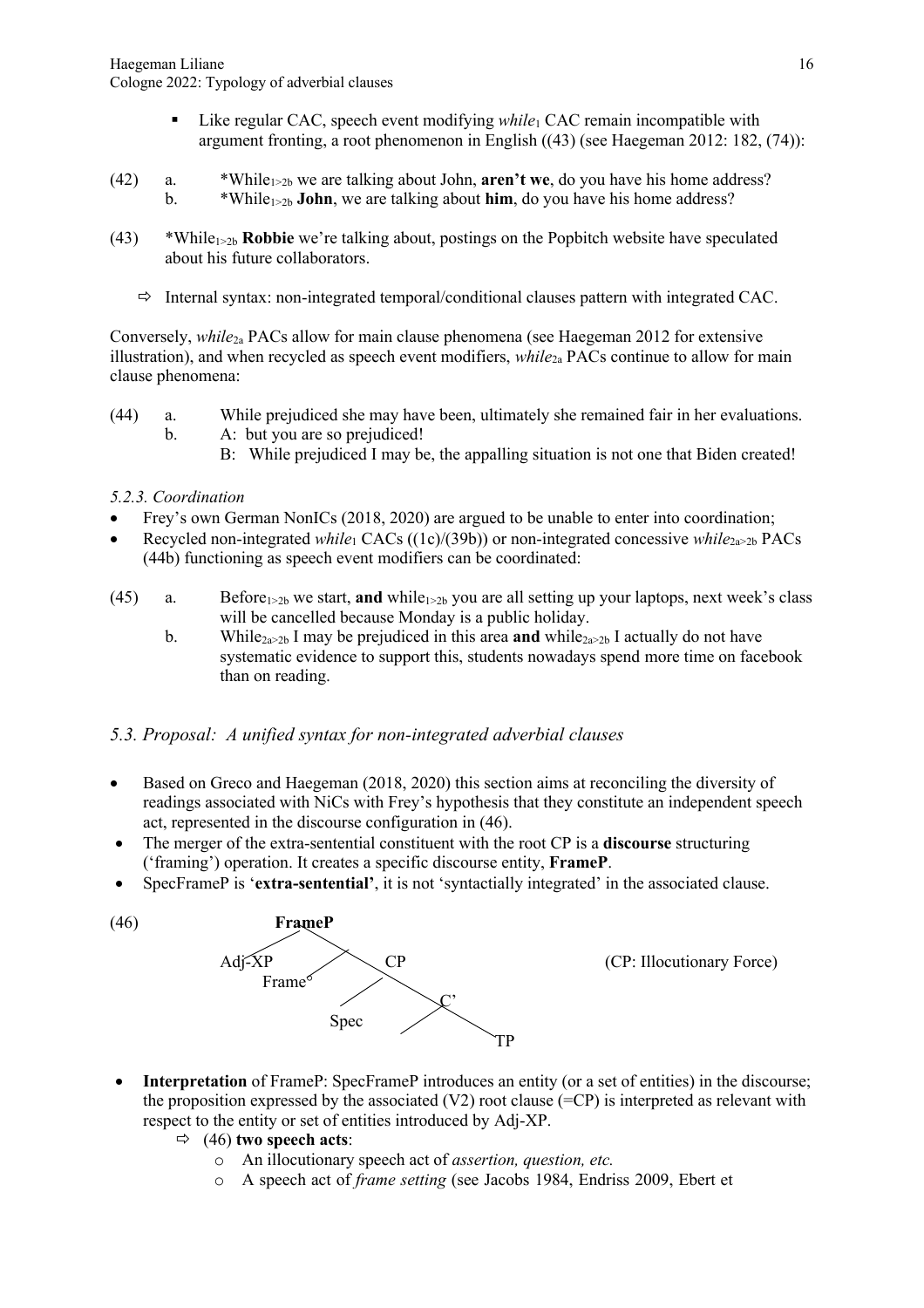al. 2014).

- o Frame setting is itself a discourse **operation,** it is a speech act and establishes a new topic by introducing a novel discourse referent X denoted by the adjunct constituent.
- o The associated main clause is a separate speech act in which discourse referent X may either be interpreted as part of the propositional content or as an independent referent related to the main assertion through the discourse.
- The FrameP hypothesis (46) is similar to a number of hypotheses in the **literature**, including, among others, Emonds's (2004) DiscourseP, Cinque's (2008) HP (Giorgi 2014, Frascarelli 2016), Koster's (2000) :P, DeVries (2009), and Griffiths and DeVries's (2013) ParP. Ideally, these should be unified, subject to further research.

# **6. The typology of adverbial clauses**

- Starting point: Haegeman (1984, 1991): ingredients:
	- o **Binary classification**

| (i)  | Central                                    | 1 (CAC)                 | e.g. temporal <i>while</i>                                         |
|------|--------------------------------------------|-------------------------|--------------------------------------------------------------------|
| (ii) | Peripheral                                 | 2a (PAC)<br>$2b$ (PAC?) | e.g. adversative <i>while</i><br>e.g. speech event modifying while |
|      | Note: 2a and 2b were <b>not</b> set apart. |                         |                                                                    |

o Two **competing analyses:** 

**degree** of integration/adjunction: TP-internal vs. TP-external OR  $+/-$  **integration** OR +/- **integration**

#### **Each of these analyses was taken to apply indiscriminately to 2a & 2b**

• Frey (2016, 2018): **ternary** classification

| (i)   | CAC.  | TP-internal     |    | e.g. temporal <i>while</i>                |
|-------|-------|-----------------|----|-------------------------------------------|
| (ii)  | PAC.  | TP-external     | 2a | e.g. adversative <i>while</i>             |
| (iii) | NonIC | clause-external |    | a.o. 2b e.g. speech event modifying while |

• A return to a **binary** classification

| (i) | Integrated constituents/clauses, differentiated by the height of attachment |             |    |                               |
|-----|-----------------------------------------------------------------------------|-------------|----|-------------------------------|
|     | CAC-                                                                        | TP-internal |    | e.g. temporal <i>while</i>    |
|     | PAC.                                                                        | TP-external | 2a | e.g. adversative <i>while</i> |

Issue: what is the basis for the binary split? What is the role of TP, esp. if reinterpreted in terms of the Cinquean hierarchy in (37)? On the parallelism between adverbial clauses and PPs in relation to Cinque's hierarchy see also Schweikert (2005), Souza (2021), but also with respect to Krifka's articulated structures (2017).

- (ii) Non-integrated constituents/clauses (merged in discourse syntax, cf. Haegeman and Greco 2018)
	- CAC-like speech event modifiers (= "1>2b")
	- PAC-like speech event modifiers (= "2a>2b")
	- CAC modifiers of root proposition
	- PAC modifiers of root proposition (not illustrated here)
	- … ? -
- **Question for future research**: